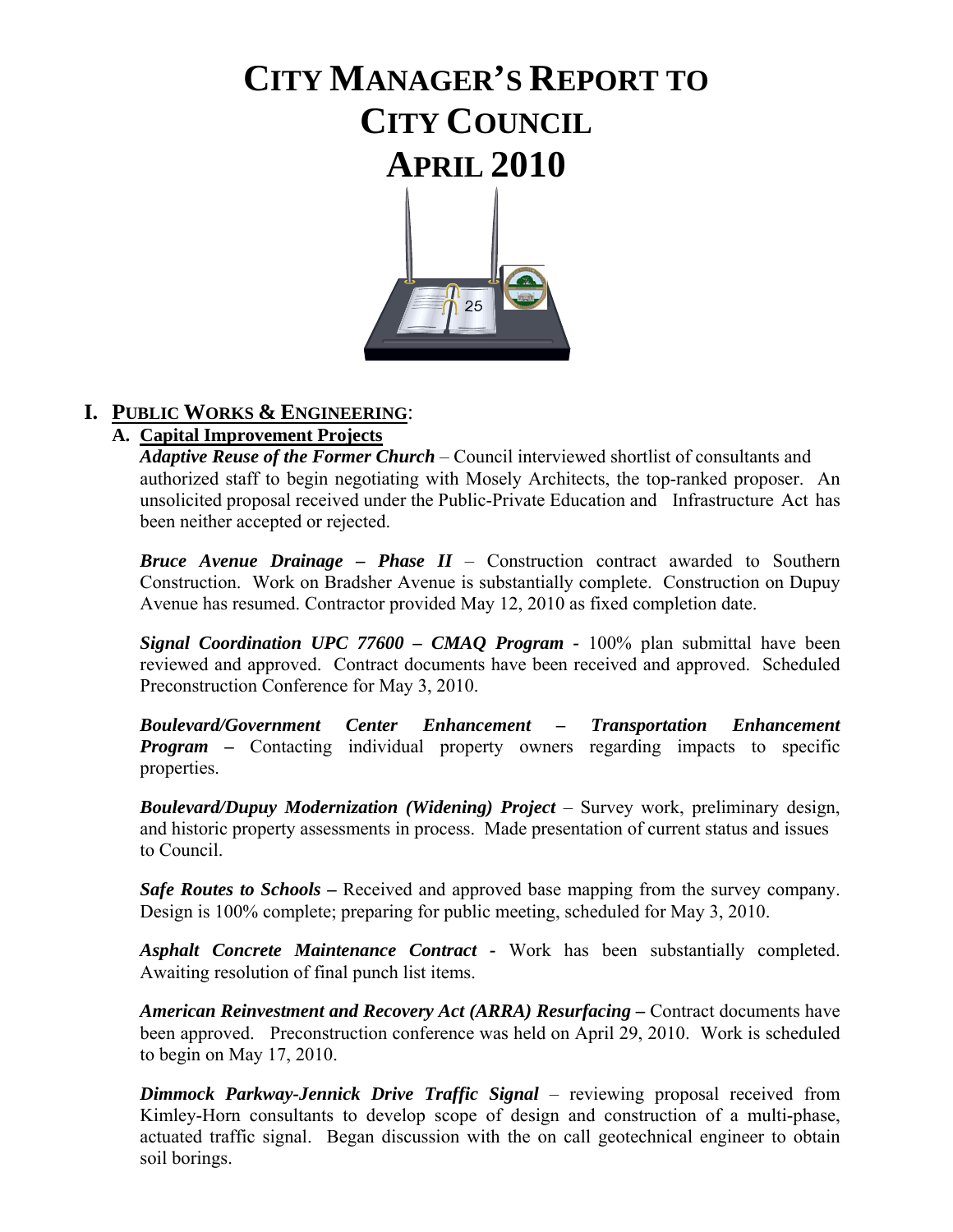### **A. Capital Improvement Projects** (Continued)

 *Windsor Ave. Water and Sewer Replacement* – Specifications and bid documents finalized for water and sanitary sewer replacement on Windsor Ave. Bids are due back to the City on May 6, 2010.

#### **B. Economic Development Projects** (under construction)

*Landmark Realty* – All punch list items on the End of one-year maintenance inspection have been completed. Letter has been sent to developer releasing the remaining surety amount. This project is now completed.

*Gill's Point Section 9 –* Contractor has mobilized back on-site and is in the process of installing the remaining storm sewer pipe. Installation of curb  $\&$  gutter and storm inlets are still yet to be completed. All utilities have been relocated and sanitary sewer pipe has been tested. Installation of water services is nearing completion.

#### **C. Economic Development Projects** (under review)

*Old Town Creek Center (formerly A.B. Cook Farm Phase I) –* This project consists of constructing two general retail single story buildings. Preliminary plan of development has received Planning Commission Approval (pending engineering requirements). Construction plans have been reviewed and comments forwarded for revisions.

*Miller Rheumatology –* This project consists of constructing a two-story Medical Office. Preliminary plan of development has received Planning Commission Approval. Revised plans have been received and are under review.

The following private development projects are currently **active** within the review process:

- Roslyn Corporate Office
- Resubdivision of Lot 21, Blk. A, Mt. Pleasant Acres
- North Riverview Commercial Center Subdivision Plat.
- Towneplace Suites
- Old Town Creek Center (formerly A.B. Cook Farm Phase I)
- Southlake III
- Mount Pleasant Acres Section 2
- Miller Rheumatology

The following private development projects are currently **inactive** within the review process:

- Office Depot
- Mallard Cove Section 3
- The Tanning Club Entrance Relocation
- Target Expansion
- Resubdivision of Mount Pleasant Acres, Blocks J, G, and M
- Salem and Sons Subdivision
- J. S. Wood Builder, Motel addition
- Ashton Car Wash (behind Sonic)
- Jones Office Building (Cloverhill Ave.)

#### *Right-of-way Permits:*

- Issued two (2) permits
- Closed out three (3) permits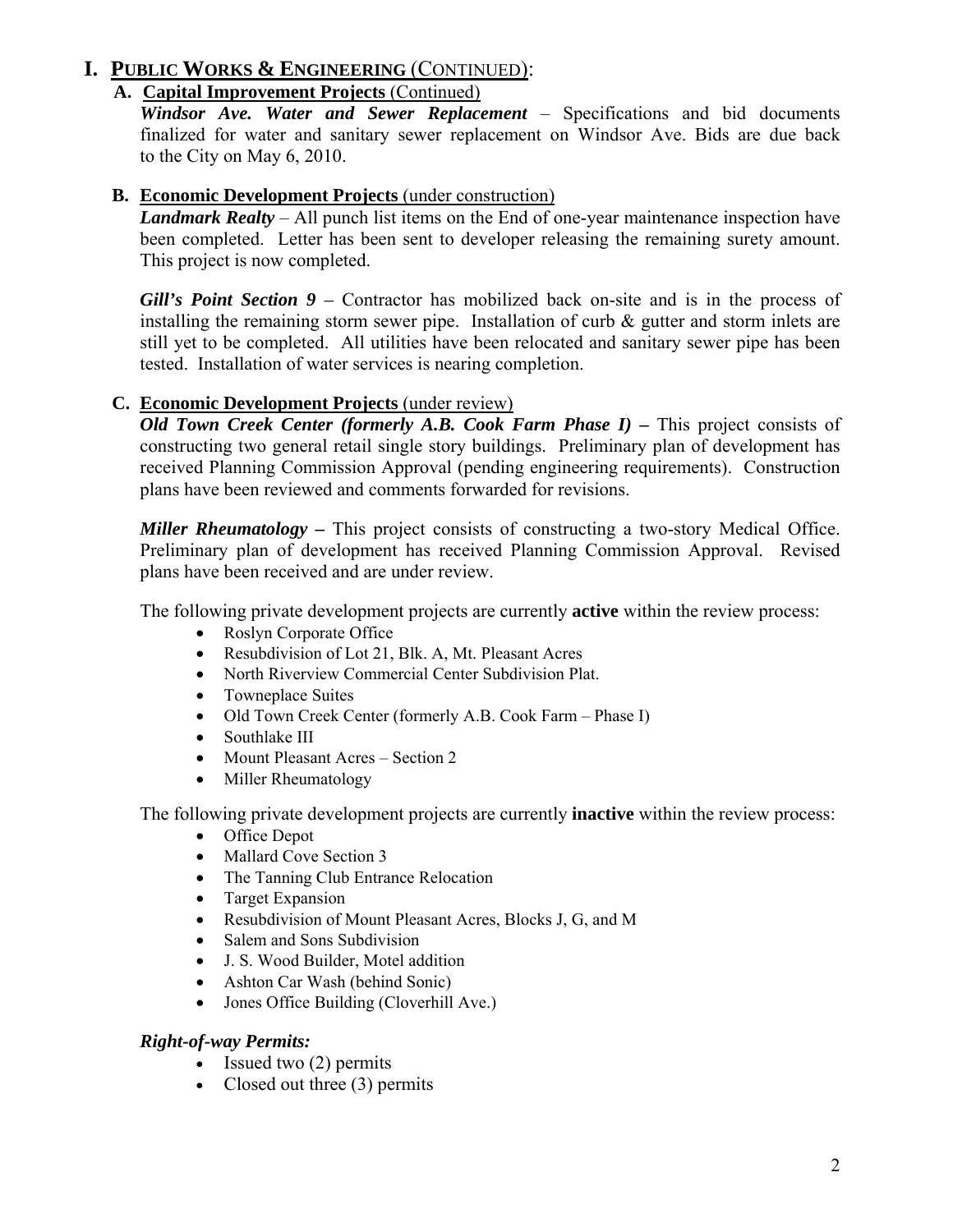### **II. PLANNING & COMMUNITY DEVELOPMENT:**

- 1. Two (2) fence permits issued.
- 2. Nine (9) sign permits issued:
	- $\approx$  Dominion Southpark 325 C. Dimmock Parkway
	- $\lambda$  Advance Hearing Center 625 Southpark Boulevard
	- $\forall$  Window's N Walls 3701 Boulevard
	- $\hat{x}$  Priority Kia 910 Boulevard temporary
	- $\hat{x}$  Priority Kia 910 Boulevard temporary
	- $\approx$  Golden Dunes Tax Service 571 Southpark Boulevard
	- $\approx$  Nationwide Insurance 2425 Boulevard
	- $\approx$  New Style Flooring 415 Ellerslie Avenue
	- $\triangle$  A Plus Detailing 119 Boulevard
- 3. Boulevard Revitalization:
	- **a.** Seminar on City incentives held on April 28, 2010 at the Dunlop House from 4:30 6:00 p.m. (25 attendees)
- 4. Neighborhood Revitalization:

### **a. April Activities:**

Completed

- $\approx$  \$1,300 electric service upgrade
- $\approx$  \$650 toilet replacement and grab bars
- $\approx$  \$4,870 floor structure repair, porch repair, cabinet replacement, bathroom flooring repair, ceiling and drywall repair
- $\approx$  \$725 electric circuit addition, repair and fixture replacement
- $\approx$  \$3,081 complete re-roof
- $\approx$  \$1,050 water heater replacement faucet and toilet replacement
- $\approx$  \$200 drain repair

### Underway

- $\approx$  \$4,852 foundation repair
- $\approx$  \$500 sink and toilet replacement
- $\approx$  \$1,450 flooring repair, porch structure repair, ceiling repair
- $\approx$  \$1,120 metal roof repair
- $\approx$  \$1,110 metal roof repair
- $\approx$  \$1,075 metal roof repair
- $\approx$  \$925 metal roof repair
- $\approx$  \$450 shingle roof repair
- $\approx$  \$1,050 metal roof repair
- $\approx$  \$3,623 handicap access ramp, ceiling repair, porch post replacement
- $\approx$  \$1,200 porch railing replacement
- $\approx$  \$2,000 porch railing replacement, brick steps repair, gutter replacement
- $\approx$  \$1,800 water line and water heater replacement, drain repair

Out for Bid

- $\mathcal{F}$  Floor structure repair
- $\mathcal{A}$  Handicap access ramp and tub cut
- $\mathcal{R}$  Asbestos abatement
- $\star$  Tub replacement, toilet replacement, grab bars and ceiling repair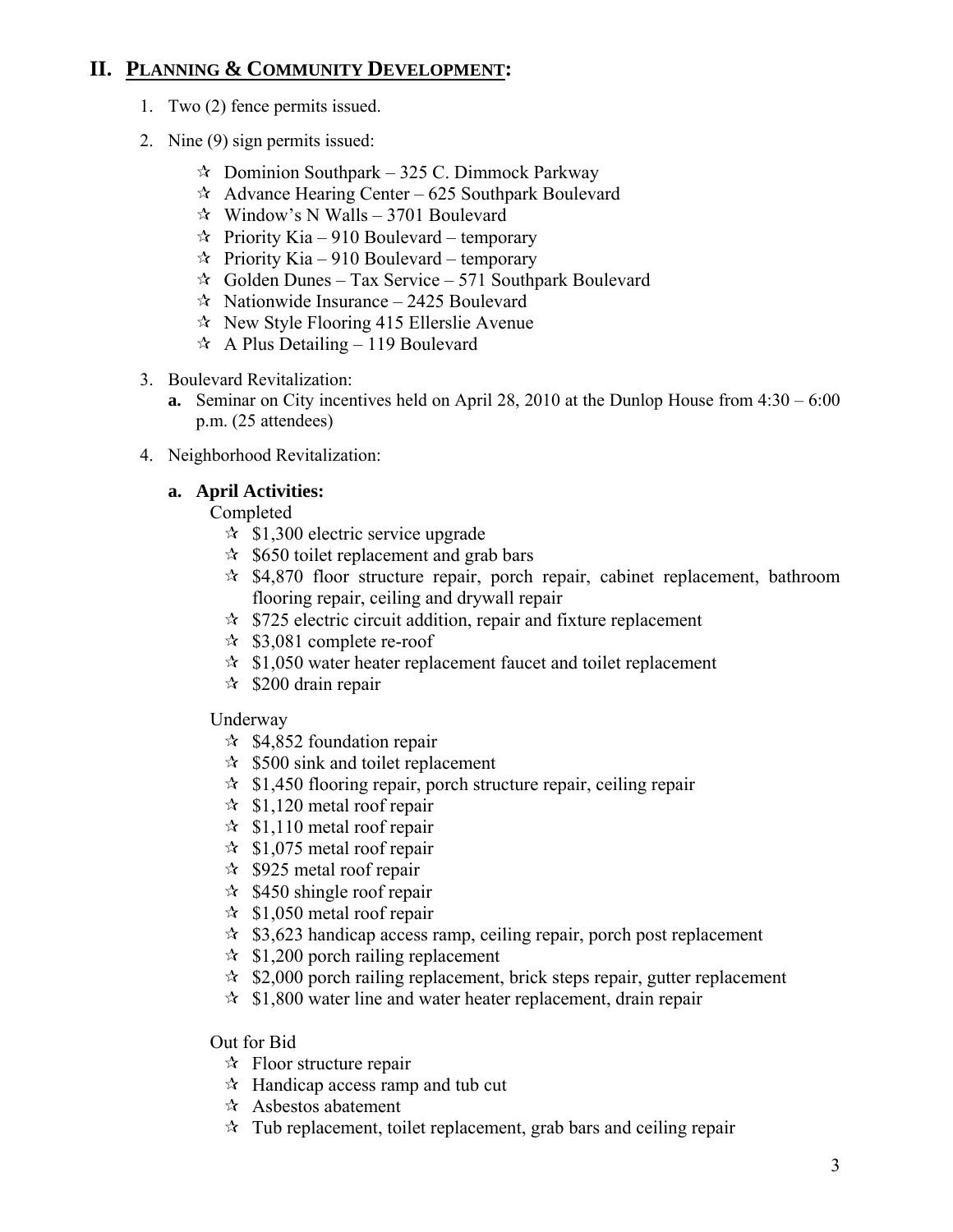### **II. PLANNING & COMMUNITY DEVELOPMENT** (CONTINUED)**:**

#### **b. 2008-09 CDBG Stimulus Grant - \$23,510**

- $\approx$  \$23,510 committed to Citywide emergency repair activities
- $\approx$  \$17,879 expended

#### **c. 2009-2010 CDBG Home Repair Grant - \$87,560**

 $\approx$  \$70,000 committed to emergency repair projects.

#### **d. 2010-2011 CDBG Action Plan for \$94,232 entitlement award submitted to HUD**

#### **e. Violet Bank District Inspections Schedule:**

| <b>Section 1</b> | <b>Inspected</b> | 03/08/2010   | 0 citations |
|------------------|------------------|--------------|-------------|
| <b>Section 2</b> | <b>Inspected</b> | 03/22/2010   | 8 citations |
| <b>Section 3</b> | <b>Scheduled</b> | 04/05/2010** |             |
| <b>Section 4</b> | <b>Scheduled</b> | 04/19/2010** |             |

**\*\* An increase in the level of complaints and infractions in the four inspection areas brought the inspectors into the Violet Bank-Flora Hill District on a more frequent basis than the regular inspections schedule. Because of the increase in enforcement activity there was not one inspection route on a single day that represents these activities. Please refer to property maintenance inspector and building inspector reports for detailed citation data.** 

#### **f. Rental Inspection Program:**

| <b>Item</b>                 | <b>Month</b>   | YTD            |
|-----------------------------|----------------|----------------|
|                             |                |                |
| <b>TOTAL UNITS</b>          |                |                |
| <b>REGESTERED</b>           | 2              | $\frac{3}{2}$  |
| # of Dwellings registered   | 1              |                |
| # of Multi-family Dwellings | 1              | $\overline{1}$ |
| # of Apts registered        | 0              | $\Omega$       |
|                             |                |                |
| TOTAL UNITS INSPECTED       | 0              | 0              |
| Dwellings inspected         | 1              | 1              |
| Multi-family dwellings      | 1              | 1              |
| Apts to be inspected        |                |                |
| (10%)                       | 0              | 0              |
|                             |                |                |
| Total # of Properties Sold  | 0              | 0              |
|                             |                |                |
| Failure to Register Letters | 0              | 0              |
| <b>Answers Received</b>     | 0              | 0              |
| First Inspections made      | $\overline{2}$ | 3              |
| Passed                      | $\overline{c}$ | 3              |
| Failed                      | 0              | 0              |
|                             |                |                |
| Second Inspection           | 0              | 52             |
| Passed                      | 0              | 52             |
| Failed                      | 0              | 0              |
|                             |                |                |
| Third Inspection            | 0              | 0              |
| Passed                      | 0              | 0              |
| Failed                      | 0              | 0              |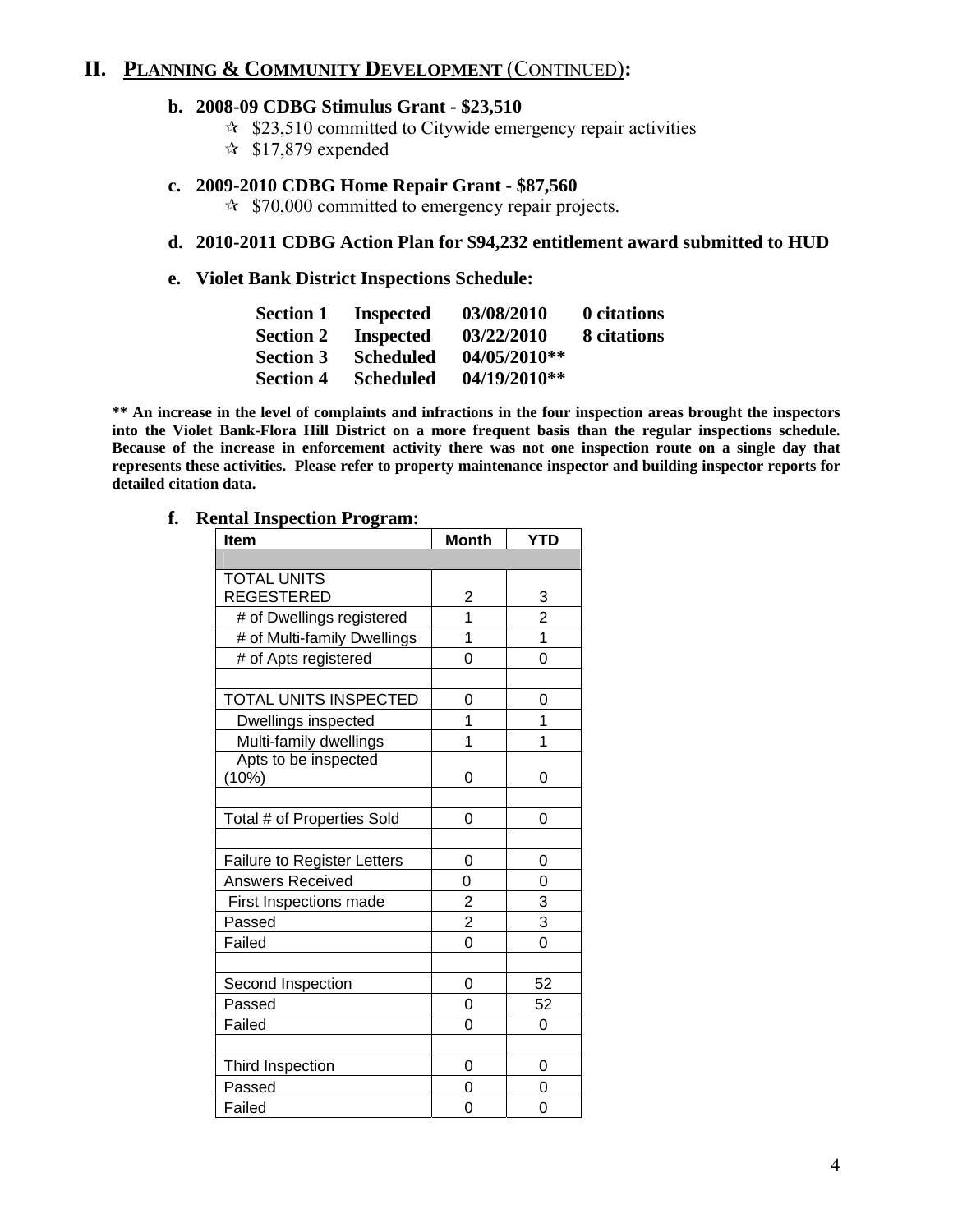# **II. PLANNING & COMMUNITY DEVELOPMENT** (CONTINUED)**:**

# **f. Rental Inspection Program** (Continued)**:**

| $\bullet$ $\cdot$ $\cdot$<br><b>Item</b> | <b>Month</b> | YTD |
|------------------------------------------|--------------|-----|
|                                          |              |     |
| <b>Additional Inspections</b>            | 0            | 33  |
| Passed                                   | 0            | O   |
| Failed                                   | 0            | 33  |
|                                          |              |     |
| Failure to schedule                      | 0            | 0   |
| by owners                                |              |     |
|                                          |              |     |
| <b>Total Fees Collected</b>              |              | \$0 |
| Reinspection                             | 0            | \$0 |
| Late Registration                        | O            | \$0 |
|                                          |              |     |
| 4 year Certificates Issued               |              |     |
| Dwellings                                | 3            | 30  |
|                                          |              |     |
| Apartments                               | O            | 7   |
| (no of units certified)                  | ი            | 162 |

5. Zoning/ Property Maintenance complaints investigated:

#### **a. Property Maintenance**

|                            | <b>Month</b>     | YTD              |
|----------------------------|------------------|------------------|
| Total inspections          | 13               | 53               |
| Violations                 | 10               | 44               |
| Violations resolved        | 2                | 34               |
| b. Zoning                  |                  |                  |
|                            | <b>Month</b>     | YTD              |
| Total inspections          | 10               | 25               |
| Violations                 | 9                | 22               |
| Violations resolved        | 3                | 16               |
| c. Building Code           |                  |                  |
|                            | Month            | YTD              |
| Total inspections          | $\boldsymbol{0}$ | $\boldsymbol{0}$ |
| Violations                 | 0                | 0                |
| Violations resolved        | $\theta$         | 0                |
| d. House Number Violations |                  |                  |
|                            | <b>Month</b>     | YTD              |
| Violations reported        | 3                | 8                |
| Actual violations          | 0                | 7                |
| First letter sent          | $\theta$         | $\theta$         |
| Violations abated          | 3                | 10               |
| Summons issued             | 0                | $\theta$         |
| Door hangers posted        | 3                | 10               |
| Active violations          | $\overline{0}$   | $\theta$         |
| e. Other                   |                  |                  |
|                            | <b>Month</b>     | YTD              |
| Total inspections          | 11               | 13               |
| Violations                 | 10               | 20               |
| Violations resolved        | 6                | 16               |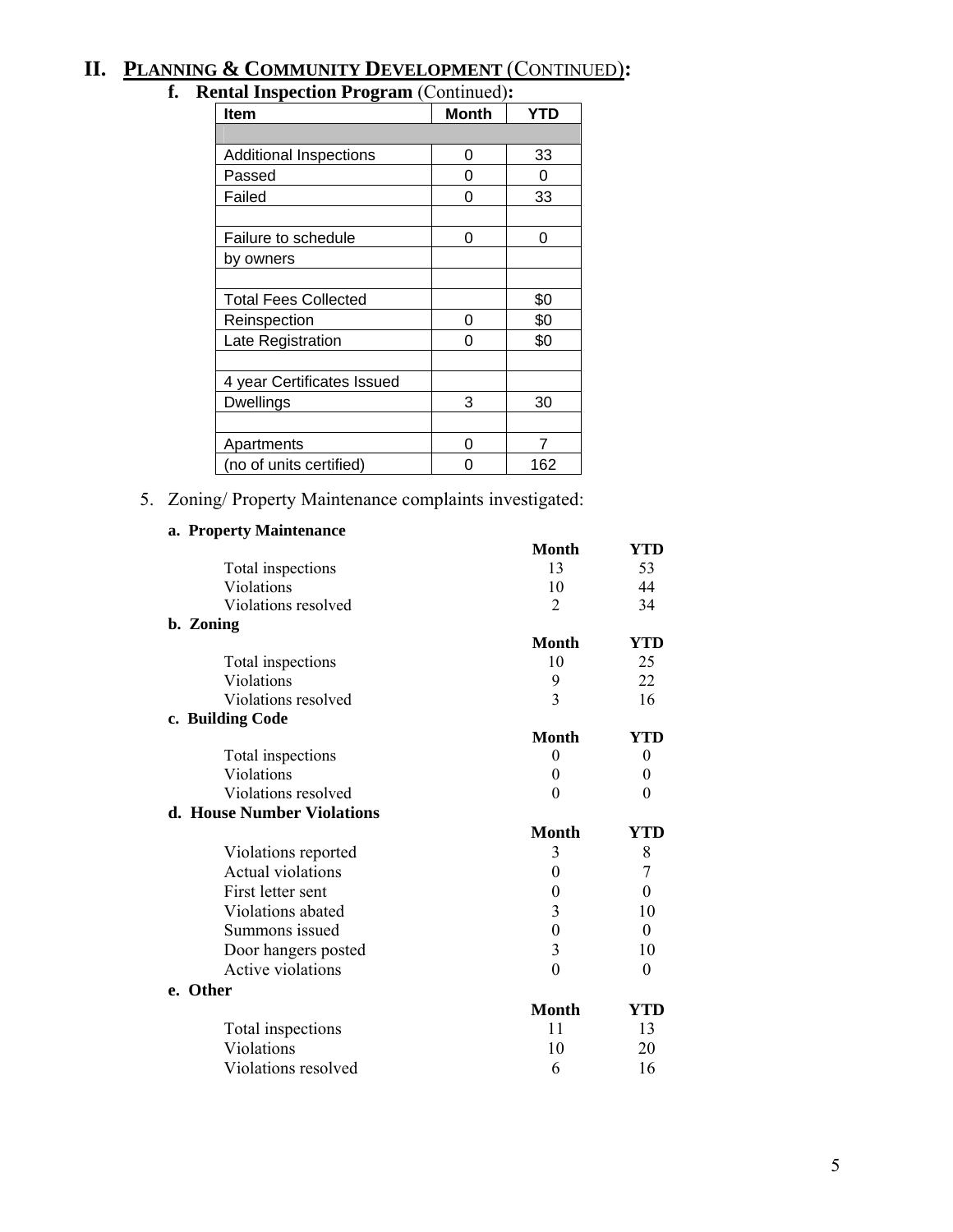### **II. PLANNING & COMMUNITY DEVELOPMENT** (CONTINUED)**:**

5. Zoning/ Property Maintenance complaints investigated (Continued)

| n. moperable motor venicle complaints |              |     |
|---------------------------------------|--------------|-----|
|                                       | Month        | YTD |
| Total inspections                     | 15           | 74  |
| Violations                            | 11           | 60  |
| Violations resolved                   | $\Omega$     | 45  |
| g. Tall Grass                         |              |     |
|                                       | Month        | YTD |
| Total inspections                     | 74           | 74  |
| Violations                            | 61           | 61  |
| Violations resolved                   | 15           | 15  |
| h. Sign Ordinance                     |              |     |
|                                       | <b>Month</b> | YTD |
| Total inspections                     | 2            | 38  |
| Violations                            | 2            | 37  |
| Violations resolved                   | 0            | 32  |

#### **f. Inoperable Motor Vehicle Complaints**

#### **The following are highlight activities for the Building Inspections Division:**

|                 |                                                      | Month     | YTD       |
|-----------------|------------------------------------------------------|-----------|-----------|
|                 | <b>Existing Housing and Maintenance Inspections</b>  | 31        | 62        |
| 2.              | New Construction Inspections                         | 197       | 574       |
| 3.              | Permits for New Residences                           |           |           |
| 4.              | <b>Estimated Cost for Permits for New Residences</b> | 0         | \$118,000 |
|                 | <b>Additions</b>                                     | 14        | 32        |
| 6.              | Demolitions                                          | 0         |           |
| 7.              | Permits for Commercial Construction                  | 6         | 24        |
| 8.              | <b>Estimated Cost for Commercial Permits</b>         | \$399,719 | \$855,419 |
| 9.              | <b>Plumbing Permits Issued</b>                       | 13        | 47        |
| 10 <sub>1</sub> | <b>Electrical Permits Issued</b>                     | 15        | 53        |
| 11.             | Mechanical Permits Issued                            |           | 26        |
| 12.             | Swimming Pool Permits Issued                         |           |           |
| 13.             | <b>Inoperative Vehicles Towed</b>                    |           |           |
| 14.             | Letters on Water Cutoff                              | h         |           |
| 15.             | <b>Court Cases</b>                                   |           |           |

#### **III. POLICE DEPARTMENT:**

- $\overline{\smile}$  Our officers responded to 3,302 calls for service during April, and we responded to 4,285 calls for service this month last year (a 23% decrease).
- $\checkmark$  We are pleased to recognize both Tom Kifer for his promotion to the position of lieutenant, and Stephanie Early for her promotion to the position of sergeant. Lt. Kifer will serve in the capacity of a squad commander in Uniform Patrol, and Sgt. Early will serve as our Investigations Division supervisor. We are confident that both of these officers will perform their new duties admirably.
- $\checkmark$  In addition to the promotions, we are also looking forward to the transfers of several supervisors into different positions. Effective next month, Lt. Dann Ferguson and Sgt. Steve Kolev will be welcomed back to Uniform Patrol, and we look forward to working with Lt. Billy Anspach and Sgt. Rob Ruxer as they transfer into Law Enforcement Services.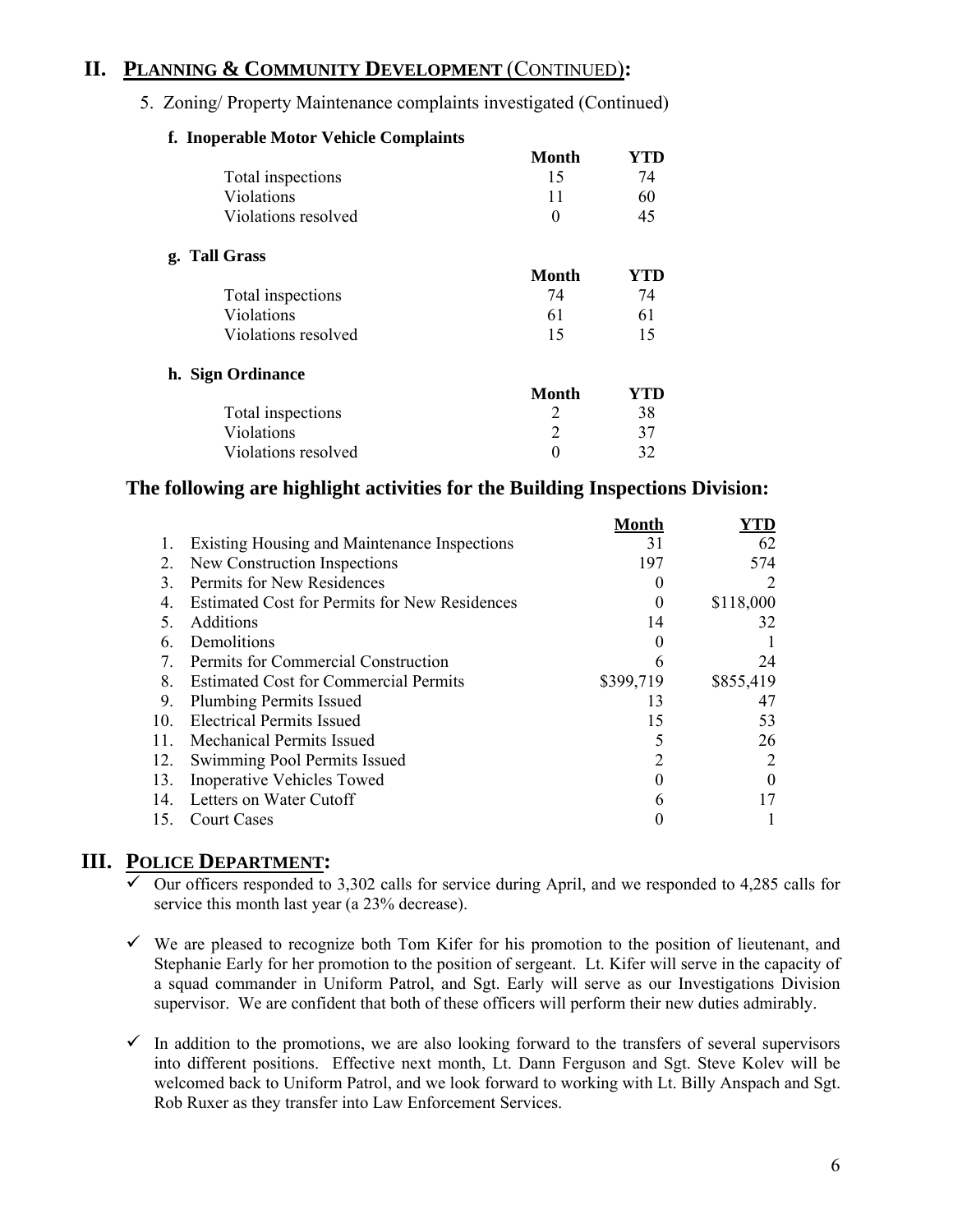### **III. POLICE DEPARTMENT** (CONTINUED)**:**

- $\checkmark$  Recruit Officer Jared Brandeberry is reported to be doing well with his training, and he will transfer to the night shift very soon for the completion of the second half of his field training. We currently have one (1) certified police officer candidate in the midst of the background phase of our hiring process.
- $\checkmark$  Officer Eric Allen and his new German shepherd (Blitz) are reported to be doing very well at the canine training facility in Newport News. We look forward to having them in service within our City in the very near future.
- $\checkmark$  During the month of April, our officers tallied 277 criminal arrests, 30 DUI arrests, and 17 drug arrests; issued 714 traffic summonses; made 1,124 traffic stops; and investigated 74 traffic crashes. In addition, we issued 28 parking citations, 18 false alarm citations, and 42 field interview reports. Our **Records Division** processed 247 incident reports, 14 Animal Control reports, and 712 pawned properties.
- $\checkmark$  A variety of activities this month occurred within the **Law Enforcement Services Bureau**. Some of the activities are as follows:
	- During the April 13, 2010, City Council Meeting, Officer Sophie Benkendorf was recognized as City Employee of the Month. We are proud of her accomplishments.
	- Lt. Tom Kifer completed the department's 2009 entry for the *Law Enforcement Challenge* to the Virginia Association of Chiefs of Police.
	- Police Intern Ashley Robinson (VSU student) completed her internship with our department. Ashley plans to enter the United States Air Force as an officer in the near future.
	- The department participated in the Colonial Heights High School's 2010 Career Fair on April 28, 2010. A display was set up, and Officer Sophie Benkendorf was on hand to answer questions.
	- Senior Officers Derek Pattison and Scott Whirley participated in the school system's residency sweeps during the month.
	- The semi-annual departmental firearms qualifications were completed this month at the Crater Criminal Justice Academy's firing range.
- $\checkmark$  Some of the highlights from our **Investigations Division** and **Street Crimes Unit** are as follows:
	- Sgt. Steve Kolev is investigating an armed robbery from Domino's Pizza, and Sr. Detective Chris Wulff is investigating another, possibly related, robbery from Chanello's Pizza.
	- Sr. Detective Chris Wulff was able to clear an armed robbery that occurred at the Kentucky Fried Chicken in January of 2010. One suspect has been arrested in this case, with other possible arrests to follow.
	- Lt. Dann Ferguson served drug and/or alcohol nuisance letters to five (5) residences during the month of April.
	- Lt. Dann Ferguson provided a Project Lifesaver presentation to the Colonial Heights Lions Club.
	- Sr. Detective Wulff participated in NBC Channel 12's *Fugitive Friday* news broadcast on April 16, 2010.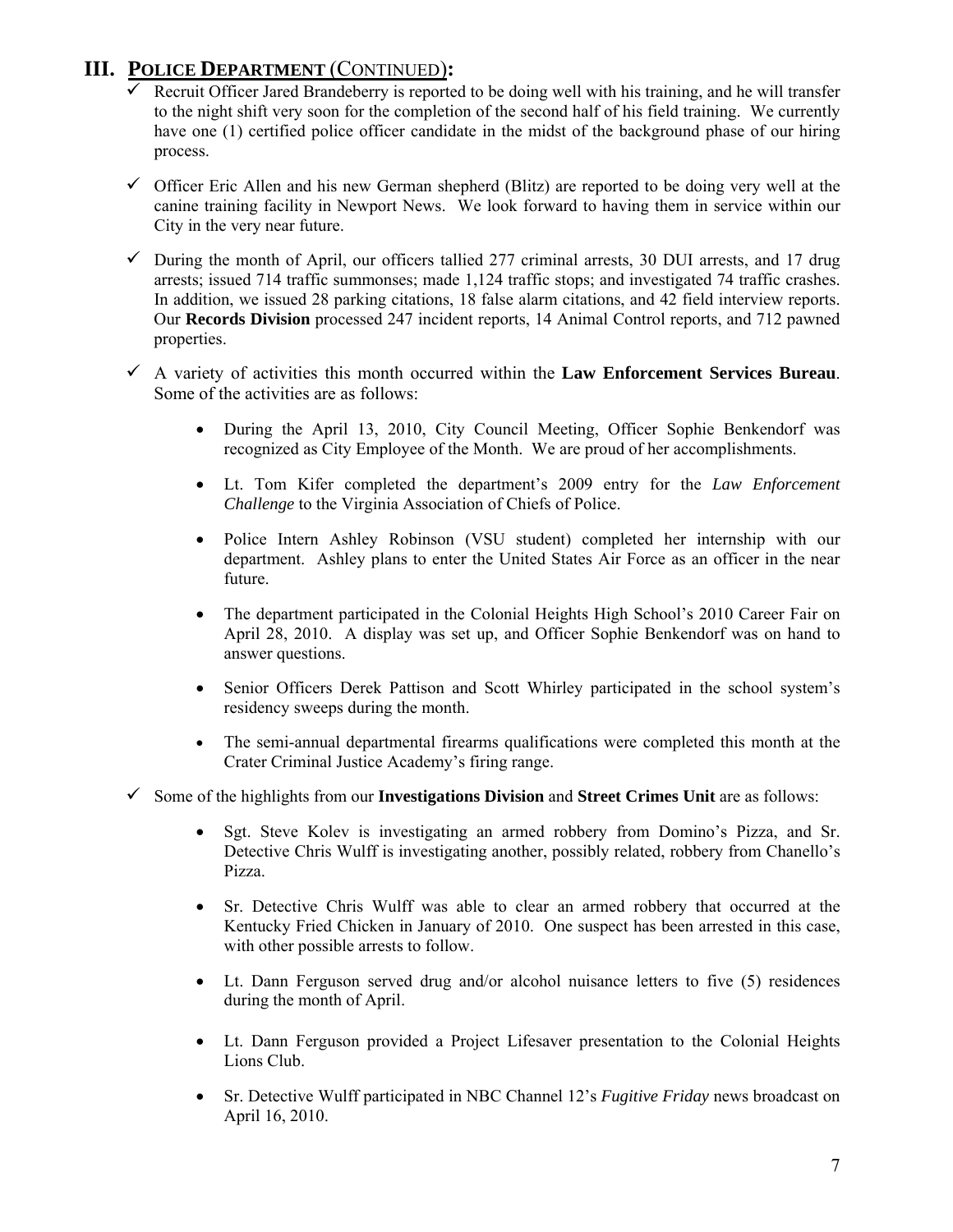### **III. POLICE DEPARTMENT** (CONTINUED)**:**

- Our Street Crimes Unit executed three (3) search warrants for residences in our community. One of the search warrants revealed a marijuana grow operation, and the investigation resulted in the seizure of 122 marijuana plants along with three and a half grams of cocaine.
- Street Crimes personnel conducted alcohol compliance checks at various businesses. Two employees were arrested after they sold alcoholic beverages to an underage person.
- Several controlled purchases of controlled substances were executed throughout the month—related arrests will follow.
- K-9 Officer Wayne Moody assisted the Prince George County Police Department with a school search. The deployed canines screened lockers, hallways and student vehicles.
- $\checkmark$  We reported on an array of activities from the **Operations Division**. Some of these activities are as follows:
	- Capt. Early completed revised Court schedules for all of our sworn personnel. Effective July 1, 2010, our day shift officers will attend traffic court on Mondays, while our night shift officers will attend traffic court on Tuesdays.
	- While attending a DUI conference in Virginia Beach, Officer Adam Brandeberry won a new Stalker RADAR unit for our department.
	- Master Officer Jeff Santini and Sgt. Steve Kolev executed a prisoner extradition from Louisiana.
	- Several of our officers continue to attend to Project Lifesaver duties. These duties include signing on new users and providing scheduled equipment maintenance checks.
	- Lt. Billy Anspach arrested a female for DUI. She had a blood alcohol content of .17, and she had a 25-day-old baby in the vehicle.
	- An extensive residential burglary investigation led Officer Thad Johnson to a suspect in Christiansburg, Virginia. The investigation led to the clearance of several cases in surrounding jurisdictions as well.
	- While investigating a reported shoplifting from Marshall's, our uniformed officers pursued (3) suspects on foot. Two (2) of the suspects were caught and arrested. Officers recovered a sawed-off shotgun and a stolen hand gun from Richmond. Multiple charges were placed on two of the individuals.
	- As a result of a complaint of a residential party, our officers arrested (5) individuals for underage possession of alcohol.
	- Officer Horace Evans assisted a professor at VSU with a classroom lecture on criminal justice.
- $\checkmark$  Our **Animal Control** personnel impounded 57 animals during the month. A total of eight (8) dogs and three (3) cats were returned to owners, with 11 dogs and 15 cats adopted out. Animal Control officers investigated 107 animal complaints, with one (1) reported cat bite and one (1) reported dog bite. No summonses were issued. Our personnel collected fees totaling \$1,005.00.
- $\checkmark$  We are pleased to have Jean Smith employed as our new Animal Control Aide. Jean was a certified animal control officer in the City of Petersburg, and she has also been employed as a veterinarian technician. We are also very happy to announce that we received an excellent report from the State's Veterinarians inspection of our animal shelter.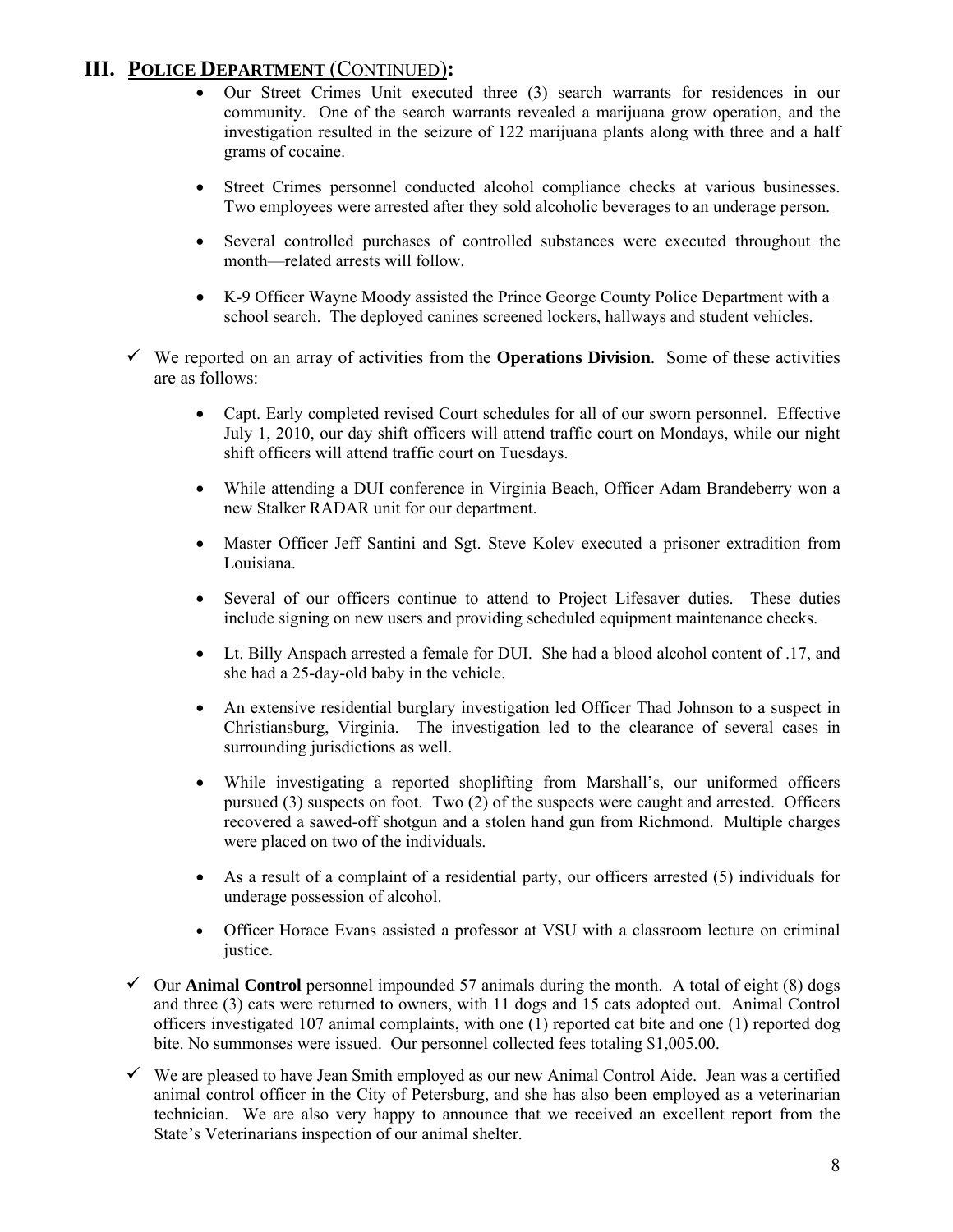# **III. POLICE DEPARTMENT** (CONTINUED)**:**

- 9 Our **Auxiliary Police** officers contributed 286 volunteer hours of service during April. Some of the activities that they attended to included patrol ride-alongs, prisoner transports, and field training.
- $\checkmark$  Our **Sentinels** volunteered 26 hours of service to our community during the month. Their activities included Special Olympics T-shirt sales and traffic control.

| <b>Crime</b>                | <b>April 2009</b>                          | <b>April 2010</b>               | <b>Percentage of</b><br><b>Increase/Decrease</b> |
|-----------------------------|--------------------------------------------|---------------------------------|--------------------------------------------------|
| Calls for Services          | 4,285                                      | 3,302                           | $-23%$                                           |
| <b>Aggravated Assaults</b>  | 1                                          | 3                               | 200%                                             |
| Simple Assaults             | 15                                         | 18                              | 20%                                              |
| <b>Burglaries</b>           | 5                                          | 5                               | $0\%$                                            |
| Larceny                     | 71                                         | 63                              | $-11%$                                           |
| Robberies                   | 4                                          | $\overline{2}$                  | $-50%$                                           |
| Motor Vehicle Thefts        | 3                                          | 3                               | $0\%$                                            |
| Arson                       | 1                                          | $\theta$                        | $-100%$                                          |
| <b>Shoplifting Arrests</b>  | 52                                         | 40                              | $-23%$                                           |
| <b>DUI</b> Arrests          | 31                                         | 30                              | $-3%$                                            |
| <b>All Criminal Arrests</b> | 289                                        | 277                             | $-4%$                                            |
|                             | <b>PART I (Serious)</b><br><b>OFFENSES</b> |                                 |                                                  |
| <b>April 2010</b>           | <b>Number</b><br>Reported                  | <b>Number</b><br><b>Cleared</b> | <b>Percentage</b><br><b>Cleared</b>              |
|                             | 94                                         | 57                              | 61%                                              |

# **IV. FIRE & EMS DEPARTMENT:**

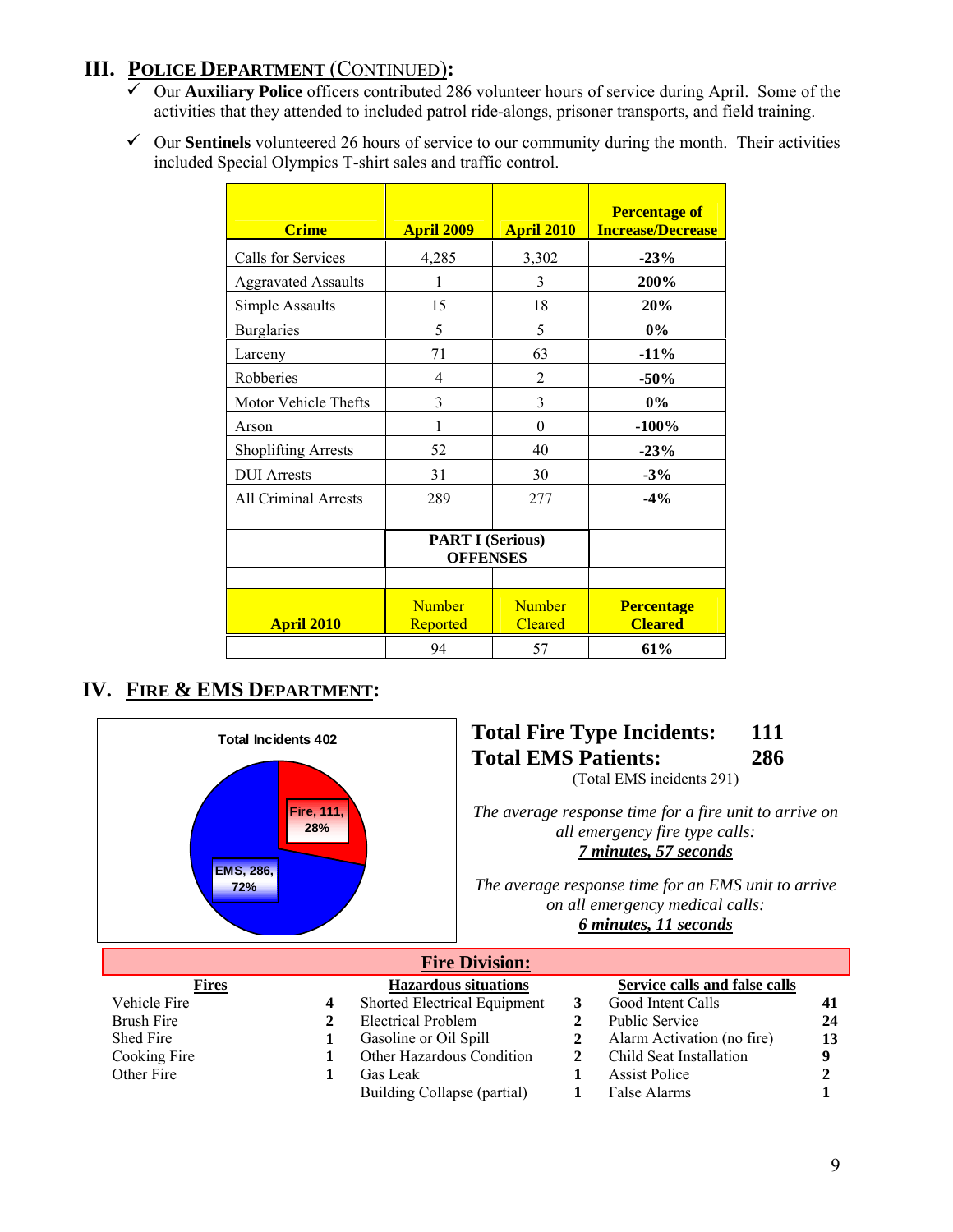| M/A to Chesterfield EMS First Responder | M/A received from Chesterfield Fire |  |
|-----------------------------------------|-------------------------------------|--|
| M/A to Chesterfield Fire                | M/A received from Fort Lee Fire     |  |
| M/A to Petersburg Fire                  |                                     |  |
|                                         |                                     |  |

| <b>EMS Division:</b>     |    |                       |                                |  |                                    |  |    |
|--------------------------|----|-----------------------|--------------------------------|--|------------------------------------|--|----|
| Abdominal pain           |    | Fall                  | 27                             |  | <b>Public Service</b>              |  |    |
| Allergic Reaction        | 4  | Fire Standby          |                                |  | <b>Rescue Situation</b>            |  |    |
| Altered LOC              | 6  | <b>MVA</b>            | 20                             |  | <b>Stroke</b>                      |  |    |
| Assault                  |    | <b>MVA</b> Pedestrian |                                |  | Suicide                            |  |    |
| Cardiac Arrest           |    | Other Injury          | 12                             |  | Trauma                             |  |    |
| <b>Chest Pain</b>        | 32 | Other Medical         | 87                             |  | Unresponsive                       |  | 19 |
| Difficulty Breathing     | 42 | Overdose              |                                |  |                                    |  |    |
| M/A to Petersburg EMS    | 4  |                       |                                |  | M/A received from Chesterfield EMS |  |    |
| M/A to Chesterfield EMS  |    |                       | M/A received from Fort Lee EMS |  |                                    |  |    |
| M/A to Prince George EMS |    |                       |                                |  | M/A received from Hopewell EMS     |  |    |



#### **Significant Incidents**



**March 22, 2010:** Fire units responded to an outside shelter fire on Cabell Drive. Lighting struck a tree then followed an attached clothesline to the metal support of an outside shelter which housed a hot tub. The lightning then followed the electrical system into the attached apartment causing damage to the electrical panel. The shelter was damaged by fire. No injuries were reported.

**March 25, 2010:** Units responded to **20** fire and EMS calls within a 24 hour period.

**March 27, 2010:** Fire units responded to a van fire that spread to an adjacent vehicle. The incident occurred in a parking lot of a local business. The van was a total loss. No injuries were reported.

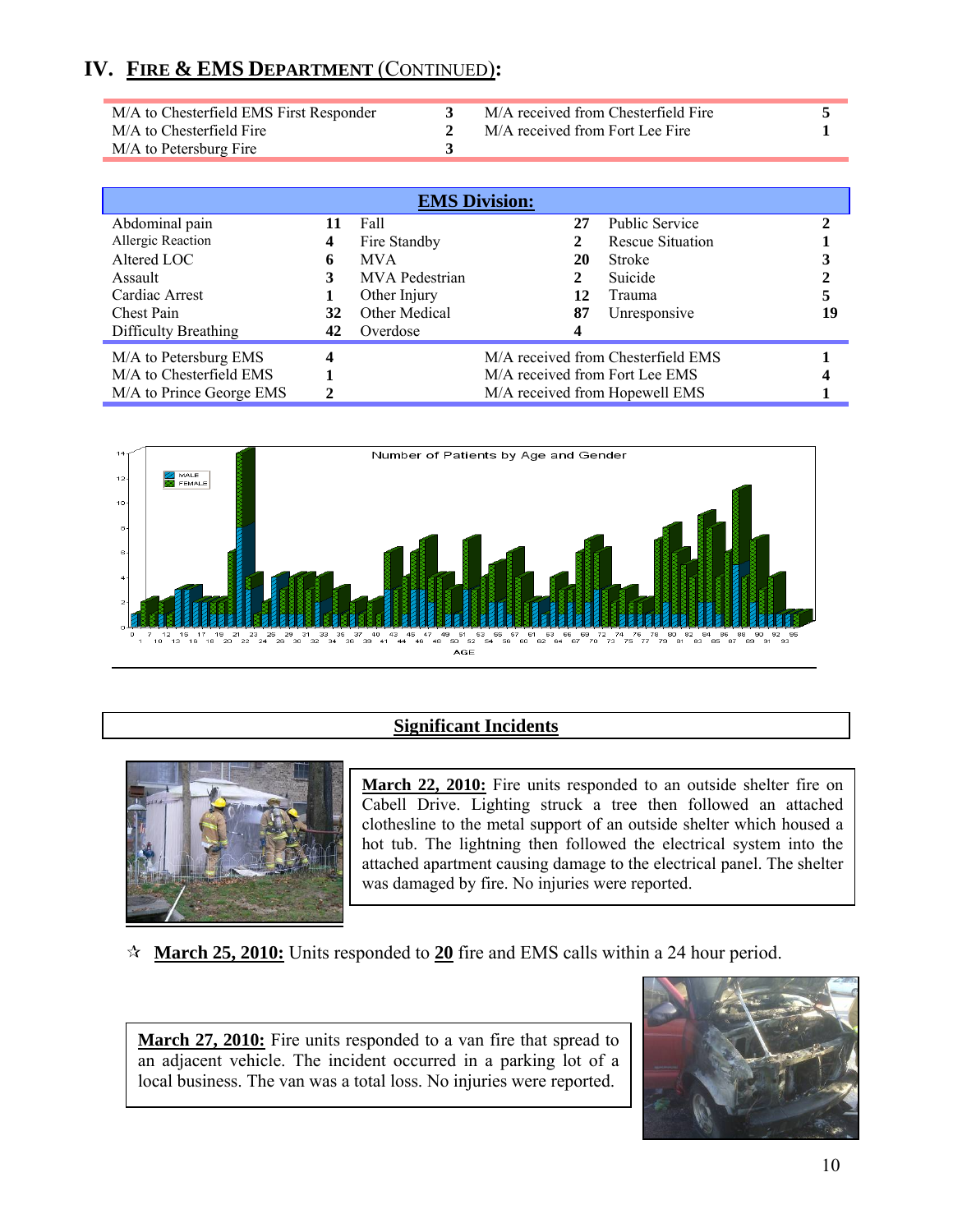**March 27, 2010:** Fire units responded to Lee Avenue for a smell of something burning. No fire was discovered. However, the rental property was found to have significant fire code violations. Firefighters installed smoke detectors before leaving the building in the care of Building Inspections for follow up.



**March 27, 2010:** Fire units responded for a water line break in a  $3<sup>rd</sup>$  floor apartment on Archer Avenue. There was considerable water damage to several apartments. There were no injuries reported.

**March 29, 2010:** Fire and EMS personnel assisted Police with a search of the rain swollen Appomattox River at Archer Avenue after a report of a body seen floating down the river. After an extensive search no evidence of a body was found.





**March 29, 2010:** Fire units along with Pubic Works personnel monitored apartments on Newcastle Drive. Flooding occurred after 4 inches of rain fell on previously rain saturated soil in the 20 square mile Old Town Creek catchment basin. Water surrounded the building and forced the removal of all vehicles from the parking area. Public Works had a truckload of sandbags on scene and ready for use if needed. No damage or injuries were reported.

**April 1, 2010:** Fire and EMS personnel assisted Chesterfield Scuba Rescue team in the search for a person who jumped into the rain swollen Appomattox River from Campbell's Bridge. After searching for over 1 hour the individual was located clinging to a rock near the Colonial Heights/Chesterfield County line. The individual was safely rescued, brought to shore by Scuba Rescue, and transported to the hospital for evaluation. No firefighter injuries were reported.



- **April 4, 2010:** Fire and EMS units responded to I-95 Southbound at exit 54 for a multi-vehicle accident. Four (4) patients were transported to the hospital with injuries.
- **April 5, 2010:** Fire and EMS units responded to I-95 Southbound for an overturned vehicle. The vehicle appeared to have been there for several hours after flipping over the guardrail into the woods. After searching the area for an ejected victim the scene was turned over to state police. The driver had left the scene.
- **April 6, 2010:** Fire units responded to the area of Hemlock and Spruce Avenue to assist with the removal of a fallen tree from the roadway. The tree was damaged from a severe thunderstorm.
- **April 6, 2010:** Fire and EMS units responded to Temple Avenue for a motorcycle accident. The driver of the motorcycle was transported to the hospital with non life threatening injuries.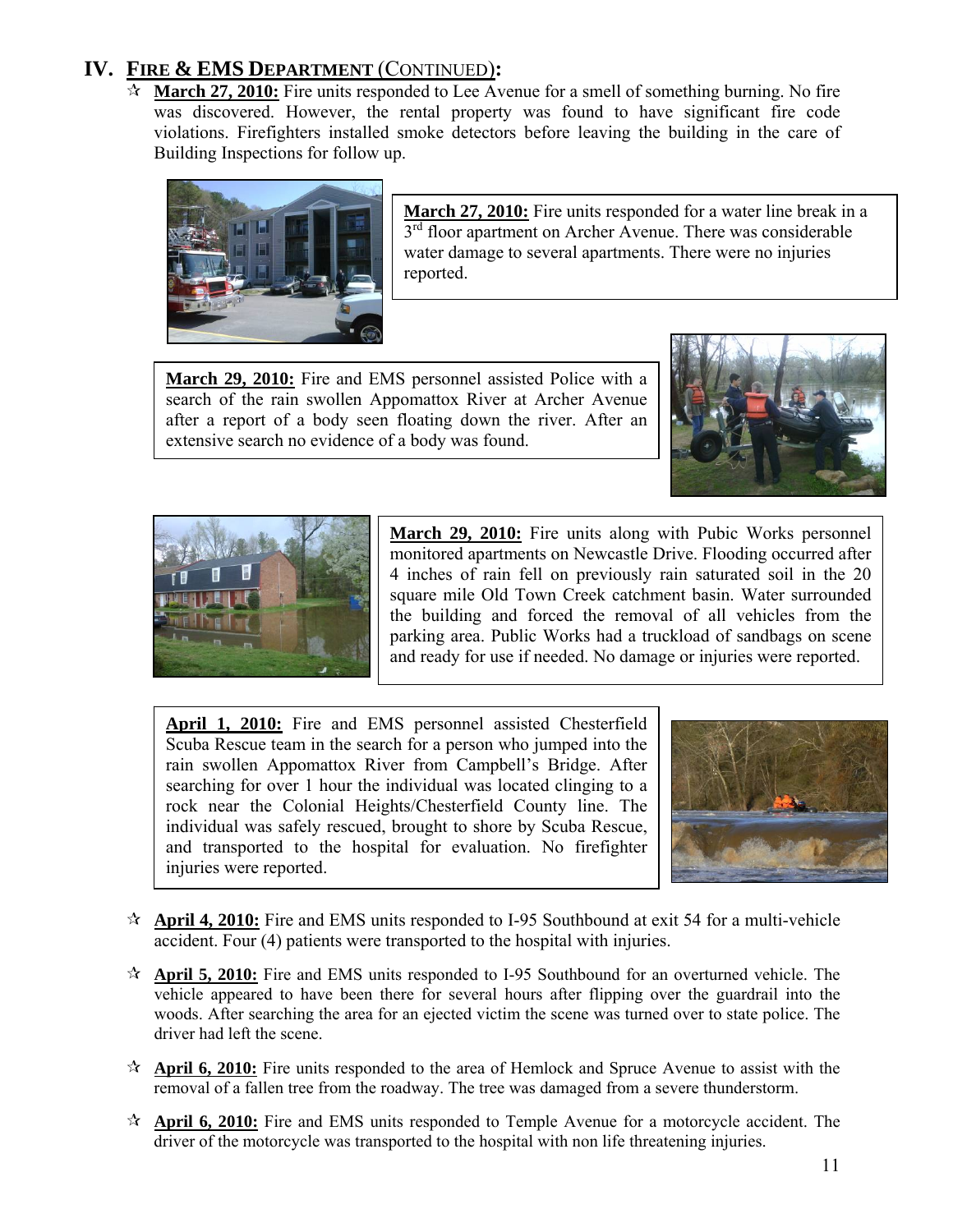- **April 7, 2010:** Fire and EMS units responded to a suicide attempt by hanging. The individual was transported to the hospital with life threatening injuries.
- **April 8, 2010:** Fire and EMS units responded to the 500 block of Riverview for a partial building collapse of a house. Damage was isolated to a porch area of the home. There were no injuries reported.
- **April 10, 2010:** Fire and EMS units responded to the 100 block of Sherwood Drive for smoke in a residence. Upon arrival personnel found a fire in the furnace from a short circuit. The occupants were alerted to the fire by their smoke detector. There were no injuries reported.



**April 10, 2010:** EMS units responded to the 3100 block of the Boulevard for a pedestrian struck by a vehicle. The pedestrian was transported to the hospital with non life threatening injuries.

- **April 10, 2010:** Fire units assisted Dunlop House with damage control when a water pipe burst in the ceiling. Fire personnel shut off the water, controlled the electrical systems, and constructed catch basins to retain leaking water until a private contractor could make repairs. There were no injuries reported.
- **April 12, 2010:** Units responded to **20** fire and EMS calls within a 24 hour period.
- **April 15, 2010:** Fire and EMS personnel responded to a person in Cardiac Arrest in a local business. Bystander CPR was initiated prior to EMS arrival by Heather Smith. Heather is one of our own volunteers who was at work in the business at the time of the emergency. Her heroic efforts saved this individual's life. The patient was successfully resuscitated by our providers and transported to the hospital with a pulse.

#### **Training Division**



(Left) Newly graduated Firefighter **Tim Fontaine** with his son Hanover County Firefighter Stephen Fontaine

Newly Graduated Firefighter **Travis Bowling** with his father Petersburg Battalion Chief Steve Bowling (Right



### Total Personnel Hours Training for Month: **783 Hours**

| Description of training                | Hours | Description of training            | Hours |
|----------------------------------------|-------|------------------------------------|-------|
| Advance Cardiac Life Support           | 45    | Hand tool use and maintenance      | 14.5  |
| Aerial Operations of Quint-2           | 4.5   | Heavy Tactical Rescue Team Drill   | 16    |
| <b>Big Box Store Fires</b>             | 91    | Miscellaneous Continuing Education | 296   |
| Boater's Safety Course                 | 36    | Miscellaneous Pump Operations      | 24    |
| <b>EMS Call Sheet Review</b>           | 16.5  | Pre-Planning of Local Buildings    | 35    |
| Pump Operations of Quint-2             | 7.5   | <b>Rescue Training</b>             | 3     |
| Drafting Operations                    | 17.5  | Rapid Intervention Team Training   | 19    |
| <b>Emergency Response Guide Review</b> | 20    | Rapid Sequence Intubation Training | 93.5  |
| Debris Management Planning             | 8     | <b>Volunteer Fire Training</b>     | 36    |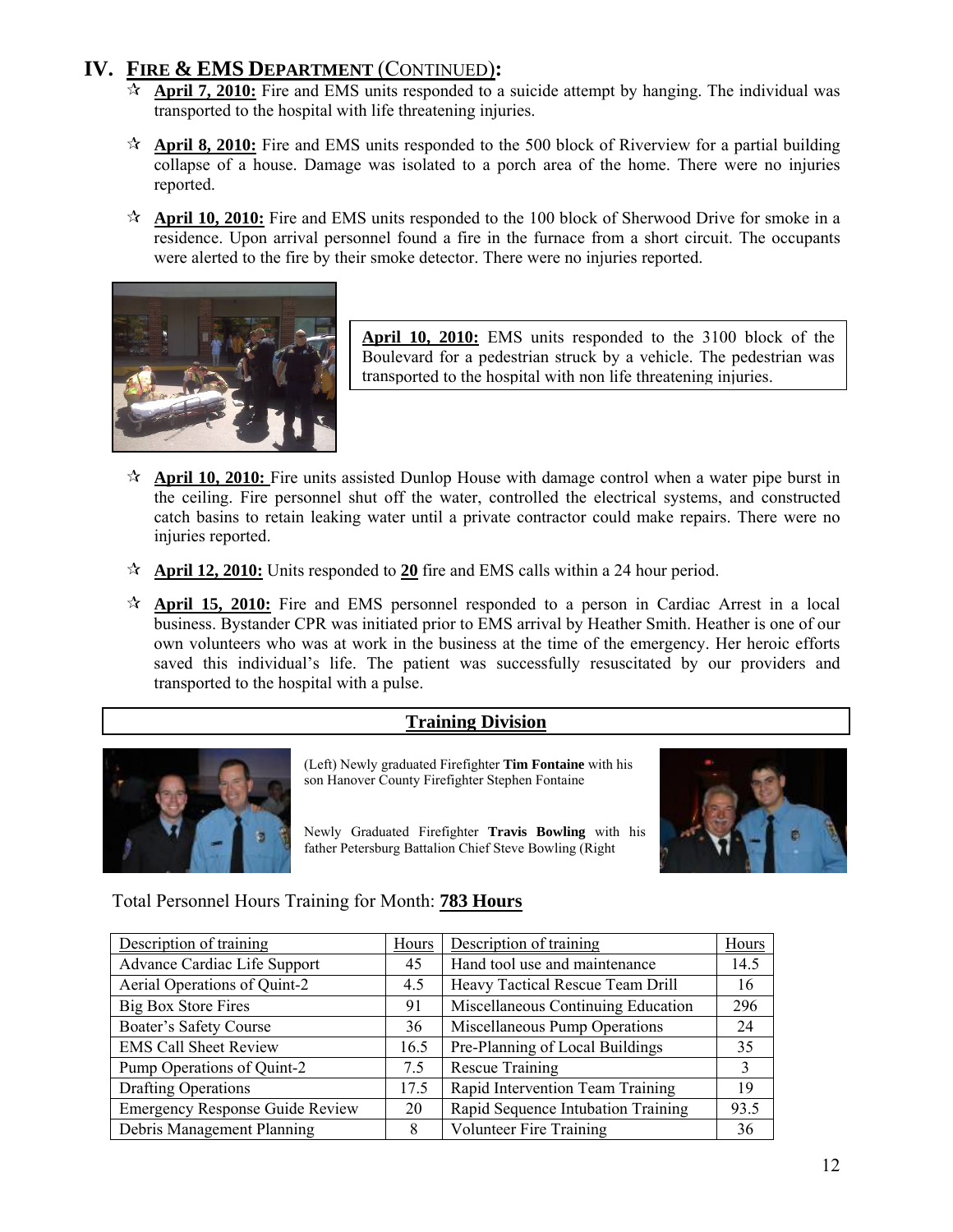- √ Congratulations to Firefighter Tim Fontaine and Firefighter Travis Bowling who graduated from the Regional Fire Academy. They have been assigned to 24 hour shifts for field training. All new recruits have now completed recruit school and are assigned to shifts.
- √ Congratulations to Firefighters Jonaaron Evans, Timothy Schaak, Kyle Papelino and Joseph Sims who have received state certification as Child Safety Seat Technicians. This is an intense 32 hour certification course requiring both written and practical examinations.
- √ Congratulations to Lieutenant Joe Boisseau for completing the International Association of Arson Investigators national recertification as a Fire and the set of the set of the set of the set of the set of the set of the set of the set of the set of the set of the set of the set of the set of the set of the set of the Investigator.

#### **Deputy Fire Marshal's Office**

| Fire Inspections    |  |
|---------------------|--|
| Fire Investigations |  |

√ Conducted an inspection at a business during a remodel project and discovered areas that needed fire sprinkler protection and some sprinkler heads that needed to be moved or replaced.

- √ Met with an up coming business owner on requirements to open a restaurant.
- √ Met with Wal-Mart and Southgate Square in reference to remarking the Fire Lane.
- √ Continuing to investigate a house fire on Moorman Avenue. The case is still pending.
- √ Investigated a vehicle fire at Wal-mart. The cause was found to be accidental.
- Located an abandoned vehicle on Roslyn Farm property with no tags. Located in the bed of the pickup truck were paint, gasoline, and other automotive and household chemicals. The owner could not be located. Contact was made to Roslyn Farms to have the vehicle removed.

#### **Volunteers**

- √ Volunteer personnel were on duty in both operational and support roles for **1,618** hours during the month of March.
- √ The Volunteer membership has approved \$1,200 from the volunteer treasury to re-upholster all cushions for station #1 dayroom furniture. This furniture is well over 15 years old and is subjected to commercial use.
- √ The Volunteer membership purchased 26 used pagers from Tappahannock/Essex fire department for \$500. Several more pagers were donated by Prince George Fire Department. These pagers are being used with the newly installed high band volunteer paging system that was also purchased with volunteer funds. This communications system has increased participation from our volunteers significantly by allowing volunteers to "hear" calls from home. Previously, volunteers only received a text message about incident occurring that needed their response.
- √ Congratulations to volunteer members Christy Whitted, Katie Fenderson and Nate Jones for completing their probationary membership and being voted into full membership.

#### **Emergency Management Division**

- √ The CERT had their quarterly meeting on March 8<sup>th</sup>. Topics included the 2010 Continuing Ed classes scheduled and two projects: Fire Hydrant Reflective Tape and Updated Merchant Information.
- √ On March 30, 2010 the CERT Continuing Education class Senior Safety was held. There were 8 students in attendance including several Sentinels. Police Sergeant Tom Kifer was the instructor.



**April 15, 2010:** A CERT continuing education class was held at the Med-Flight hanger. There were 10 students in attendance. Each of the CERT Continuing Education classes have been attended by CERT and the Sentinels. The intent of cross training these volunteer groups is to become familiar with each other through training prior to meeting at an incident.

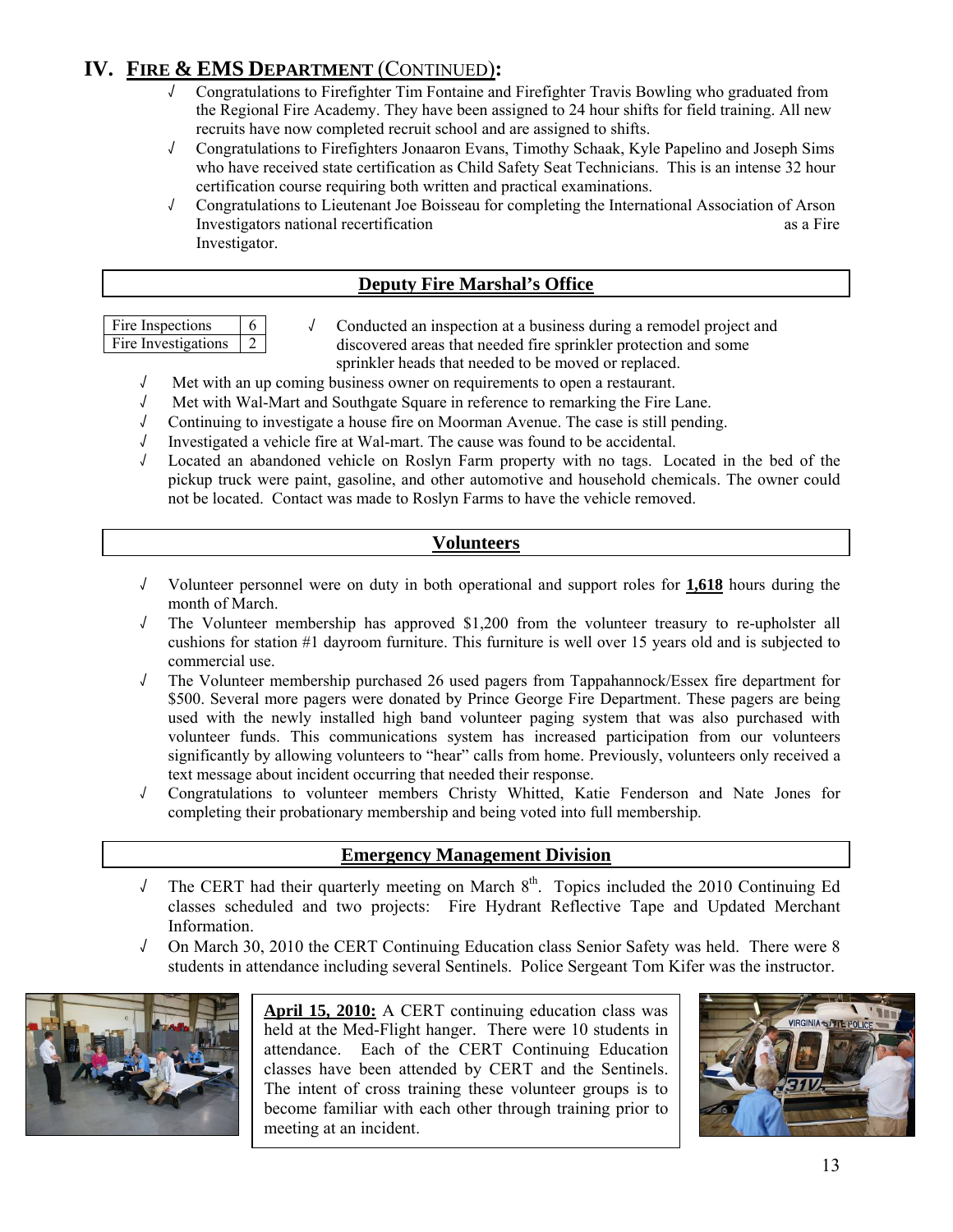- √ The Local Emergency Planning Committee (LEPC) met on March 9, 2010. The agenda included Spills, Haz-Mat and other regional team updates.
- √ On March 30, 2010, Hopewell hosted the Annual Joint LEPC meeting. The topic was "Partnering with Schools for Emergency Preparedness and Planning"



In order to provide our citizens with the most effective outdoor warning system possible, the Fire, EMS & Emergency Management Department installed 3 new outdoor warning sirens for national weather service severe thunderstorm or tornado warnings. Funds to purchase the sirens were obtained through a grant from the Virginia Department of Emergency Management.

The sirens are located on Conduit Road at the Colonial Heights High School, at the Flora Hill Park at Norfolk & Suffolk Avenues and at the City Garage located on Lake Avenue off Lakeview Avenue. The sirens are primarily used to warn our community of severe weather conditions such as thunderstorms and tornados.



In March, the Emergency Communications Center was audited by the Virginia State Police. This audit is conducted every 3 years and consists of State Police coming on-site to inspect our warrants, stolen property entries and protective orders. To pass, you are allowed no more than 1 critical error.

Prior to the audit, Angie Crawford and Julie Groat spend numerous hours pulling over 300 warrants and checking them against the VCIN/NCIC entries for accuracy. They also had to confirm all of the active protective orders, stolen vehicles and stolen property entered into the system.

Out of all the warrants, protective orders, etc. they reviewed, they were only able to find 4 minor errors. There were no critical errors.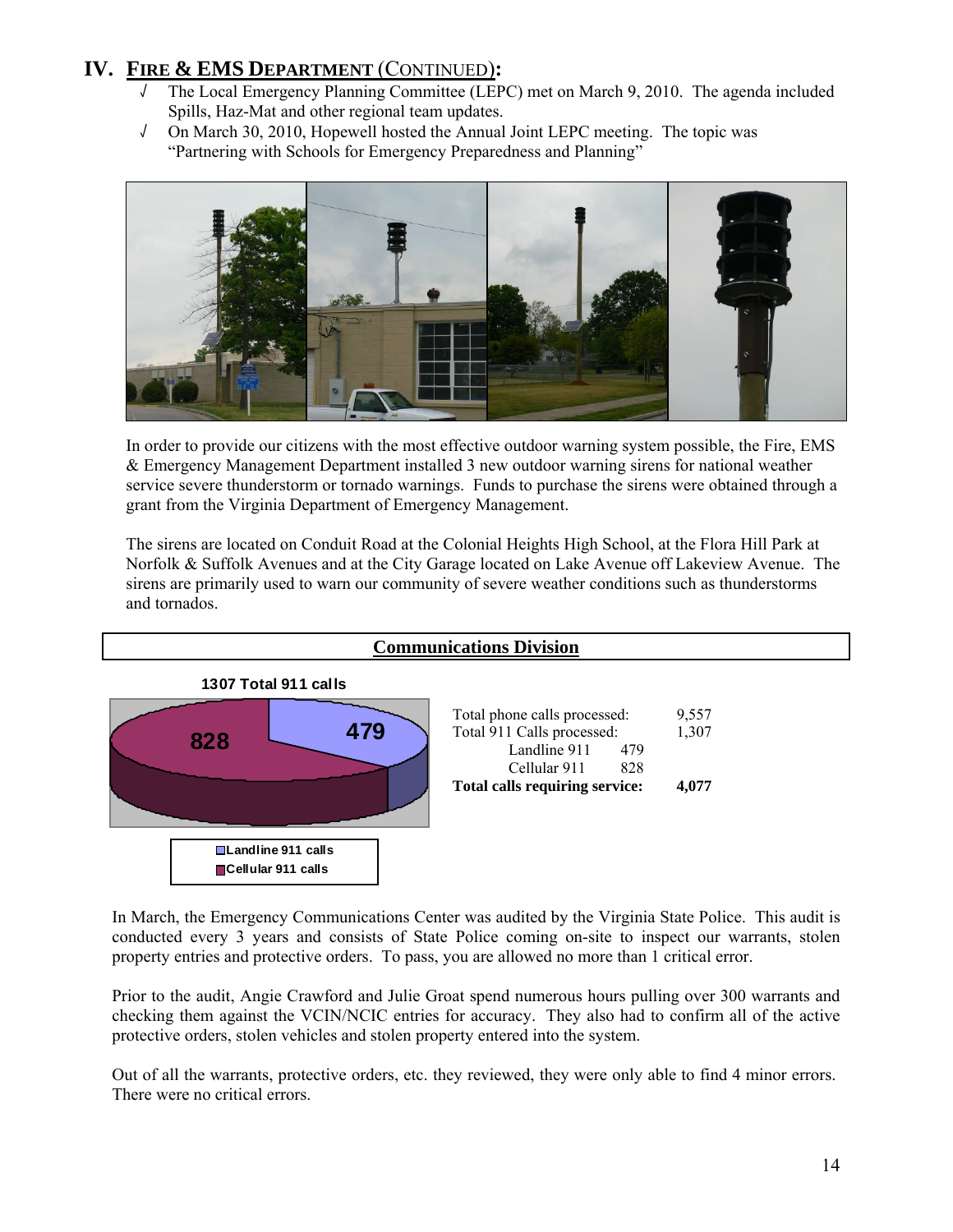

Dispatcher Sandra Callis visited her son's class at Midway Elementary School in Dinwiddie. As a follow up to their lessons on community helpers, Sandra was invited to teach the children about emergency communications. The kindergarteners learned about the duties of a dispatcher, when they should dial 911 and what information to give when they call, and the importance of memorizing their home address.

### **Other Points of Interest**

- √ Firefighter Chris Hagler has developed and maintained our new Colonial Heights Fire and EMS Facebook page. During the first week over 200 individuals registered as fans. There were also 526 visits to the page during the first week.
- √ The annual community steak dinner will be May 12th from 5pm to 7pm. Contact Fire Administration at 520-9387 to purchase tickets.

### **V. FINANCE DEPARTMENT:**

| General Fund        | 325   |
|---------------------|-------|
| Payroll Checks      | 645   |
| Other               | 100   |
| Total               | 1 070 |
| • Checks processed: |       |

- Five (5) alarm citations were processed during April.
- Completed Proposed Budget document for presentation to City Council.
- Kristin Clay, Financial Specialist left City employment after  $9\frac{1}{2}$  years in Finance to be a stay at home mom.
- **Purchasing**  197 total purchase orders were completed with 136 being processed by the purchasing and 61 departmental purchases being reviewed as compared to 174 being completed for the same period in 2009. In addition 130 check requests were prepared by departments which are not processed by Purchasing.

#### • **Bids Issued/Opened during the month:**

- Invitation # 10-04282-965, Windsor Avenue Water & Sewer Replacement, was issued on April 19, with a bid opening date of 5/6/10.
- ° Invitation # 10-04282-964, Mechanical Repairs, Duct Cleaning & Mold Remediation for the Courthouse was issued on April 19. After a pre-bid meeting, it was decided that additional information was needed before contractors could bid on this work. Addendum to this bid will be issued the first part of May.
- **Other Purchasing Activity**:
	- ° Contract documents finalized for the pavement preservation of Southpark Boulevard and Charles Dimmock Parkway
	- ° Contract documents finalized for the Boulevard Traffic Signal Coordination, Optimization and Modernization project.
	- ° Attended meeting in Richmond to see the newest technology on copy machines.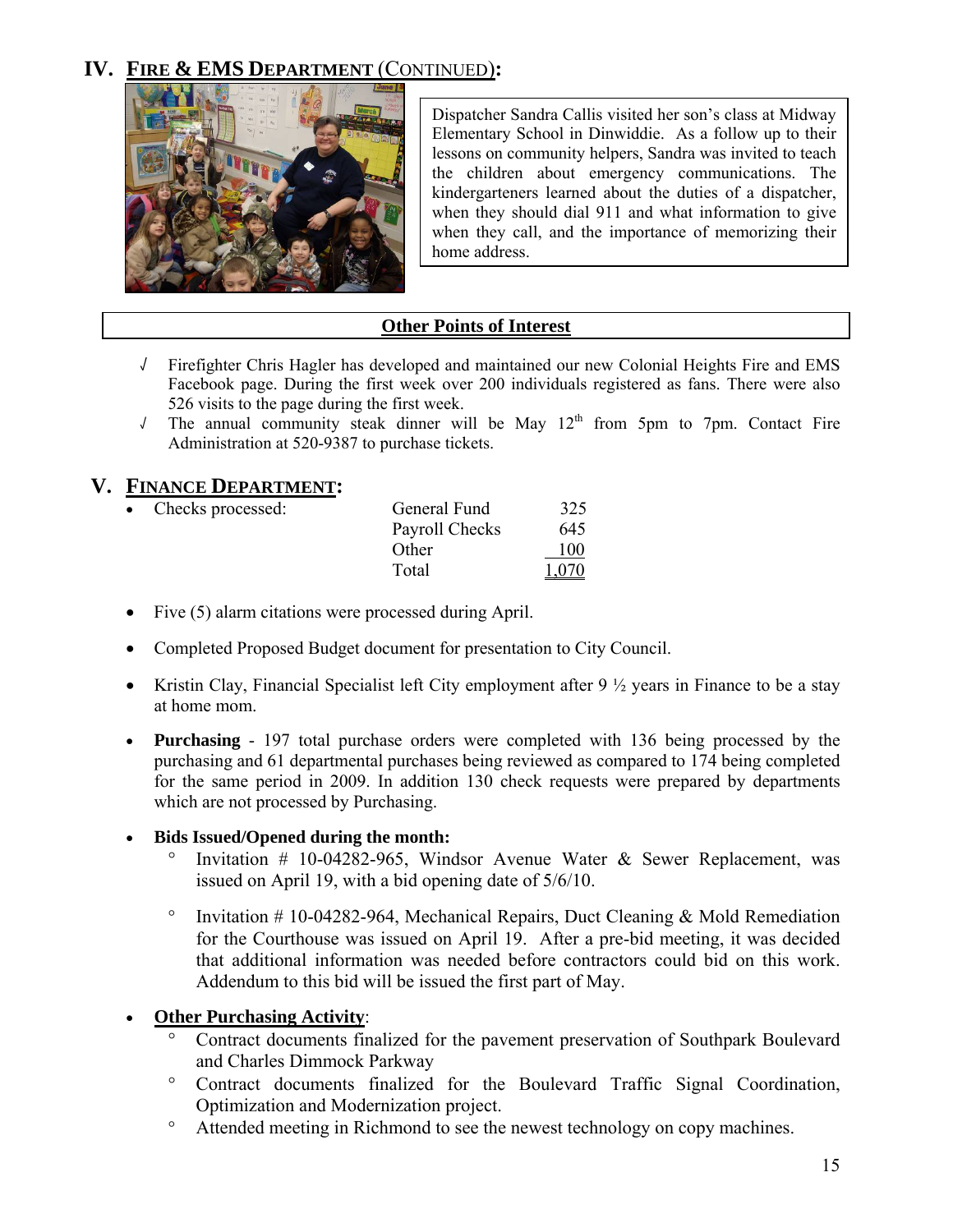# **V. FINANCE DEPARTMENT** (CONTINUED)**:**

- Worked on new lease agreement for copiers at City Hall, City Clerks Office, and the Public Library
- ° Coordinated the mass mailing for letter detailing zoning ordinance revision
- ° All City cell phones are now off the State of Virginia contract. We are now using Fairfax County contract (State pricing less 25%)
- ° Met with Assistant Attorney General office, in Richmond, concerning pending litigation against a vendor
- ° Continued to issue Purchase Orders for the CDBG program.
- ° Worked with school system to set an auction date in June.
- ° Purchased chemical identification system, for the Fire Department, using Grant Funds.
- ° Purchase order issued for aerial inspections of ladders on fire trucks.
- ° Purchase order issued for electrical wiring issued at "Welcome to CH" sign at north end of the City. Electrical shortage was found.
- **Risk –**
	- Met with VML representative for site visit of Shepherd Stadium and the Lakeview dam.
	- **Utility Billing** During April:
		- $Bi$ -monthly Utility Bills Sent 3,452
		- Delinquent Notices Sent 684
		- Delinquent Notices Percentage 18.7%
		- Services cut off for nonpayment on April  $7<sup>th</sup>$  was 188.
	- Work orders for April 2010:
		- $\text{Leaks} 15$
		- New Accounts 74
		- Terminations  $-60$
		- $\text{Extensions} 70$
		- $Clean 21$
		- Emergency Cut Off  $-0$
		- $\nu$  Pulled 0

Utility Billing Generated State Setoff Collections April - \$4,477.08. State Unclaimed Property April \$832.85

### **VI. HUMAN RESOURCES DEPARTMENT:**

• **Advertisements**

| Department   | Position                    |
|--------------|-----------------------------|
| Finance      | <b>Financial Specialist</b> |
| City Council | City Clerk                  |
| City Council | City Manager                |

#### • **Applications & Testing**

Total applications received for the following position recruitments:

| Facilities/Groundskeeper III (Promotional Opportunity) |     |
|--------------------------------------------------------|-----|
| Concrete Technician                                    | 24  |
| <b>Financial Specialist</b>                            | 145 |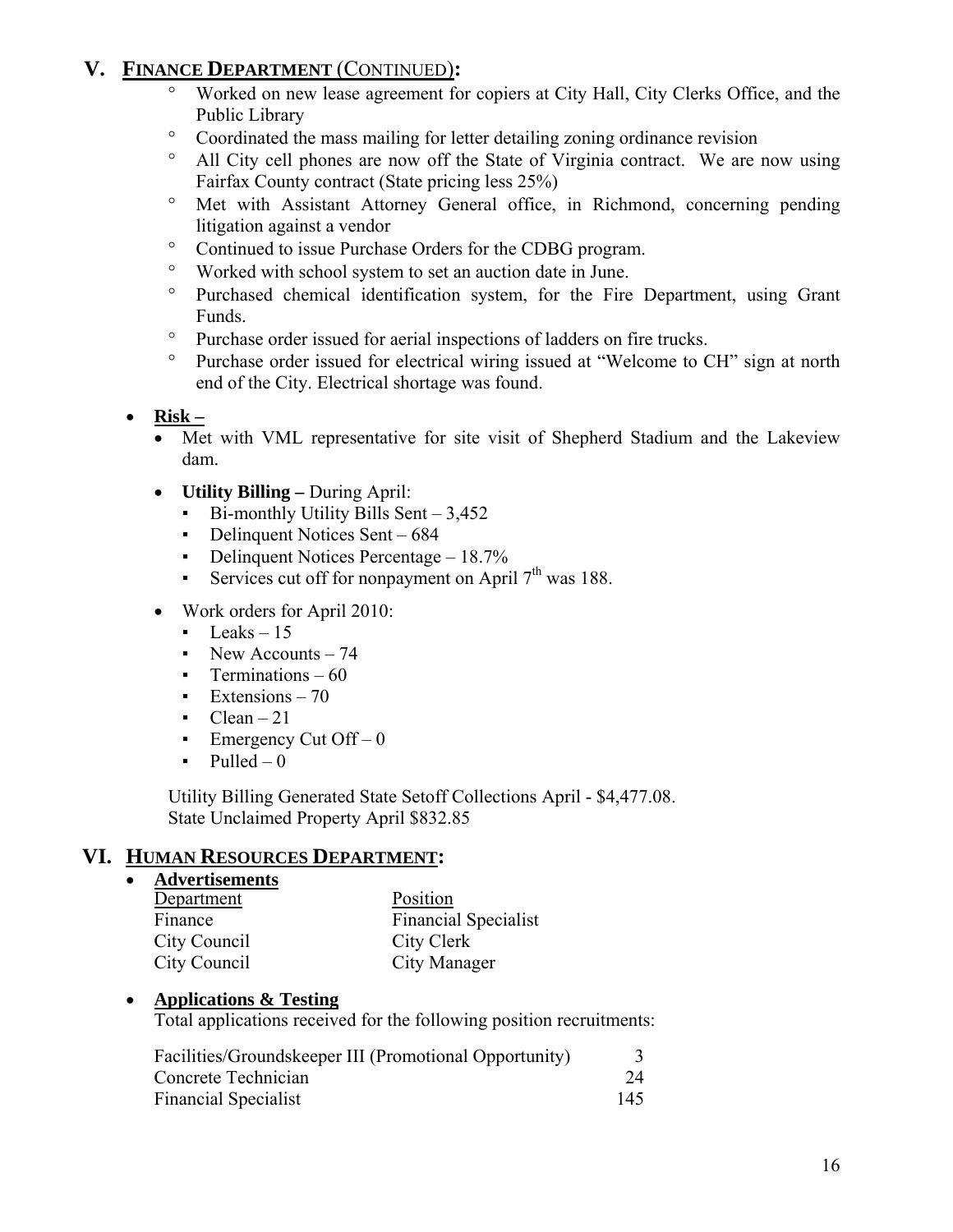### **VI. HUMAN RESOURCES DEPARTMENT** (CONTINUED)**:**

#### • **Miscellaneous**

The following employee orientation and exit interview sessions were held in April 2010:

 *Orientation* Bradley Watkins – Facilities Groundskeeper I Michael Tereschenko – Facilities Groundskeeper II

*Exit Interview* Kristin Clay – Financial Specialist

#### • **Workers Compensation**

The following workers' compensation report was filed during the month of April 2010:

| Date           | Department   | Description of Injury                                                   |
|----------------|--------------|-------------------------------------------------------------------------|
| $04 - 02 - 10$ | Police       | Twisted left knee during a suspect arrest.                              |
| $04-07-10$     | Utilities    | Small abrasion on chin and left side of face from sewer tape.           |
| $04 - 08 - 10$ | Fire         | Helmet fell off employee's head causing laceration to nose.             |
| $04 - 10 - 10$ | Police       | Employee's legs hit while walking behind a car that started to back up. |
| $04 - 13 - 10$ | Sheriff      | Twisted right knee while kneeling to plug in a video cord.              |
| $04 - 13 - 10$ | Police       | Dog bite to left leg.                                                   |
| $04 - 20 - 10$ | Public Works | Exposure to poison ivy while weed eating City property.                 |

#### **VII. INFORMATION TECHNOLOGY DEPARTMENT:**

- $\dot{\mathbf{x}}$  The City's web site had 47,067 visits in the month of April with 79,148 page views, including 3,466 visits to the City job listings page. The top five pages visited after the home page were: Jobs, Library, Purchasing RFPs, Real Estate Assessment Search, and Recreation & Parks. On the City's Intranet, a new site was created for use by City Council.
- $\star$  Citizens submitted and city staff processed 416 service requests and questions through the "Citizens Action Center" online during the month of April. The FAQs were viewed 279 times during this same period. April's City e-News was distributed via email to 4,576 customers. In addition, Economic Development's featured e-newsletter, *Retail Buzz,* was distributed to 437 contacts.
- $\hat{x}$  The network infrastructure at Shepherd Stadium was upgraded in April and the offices were joined to the City's Wide Area Network through VPN technology.

#### **VIII. LIBRARY:**

- $\hat{x}$  The library staff circulated 21,489 titles in April.
- $\hat{x}$  The public computer center was used 1,930 times.
- $\approx$  145 children participated in story hour.
- $\hat{x}$  An average of 663 residents used the library each day.
- $\hat{x}$  The library's meeting rooms were used 124 times.
- $\approx$  2,681 residents visited the Colonial Heights Virtual Library to retrieve 382 articles from their homes and offices.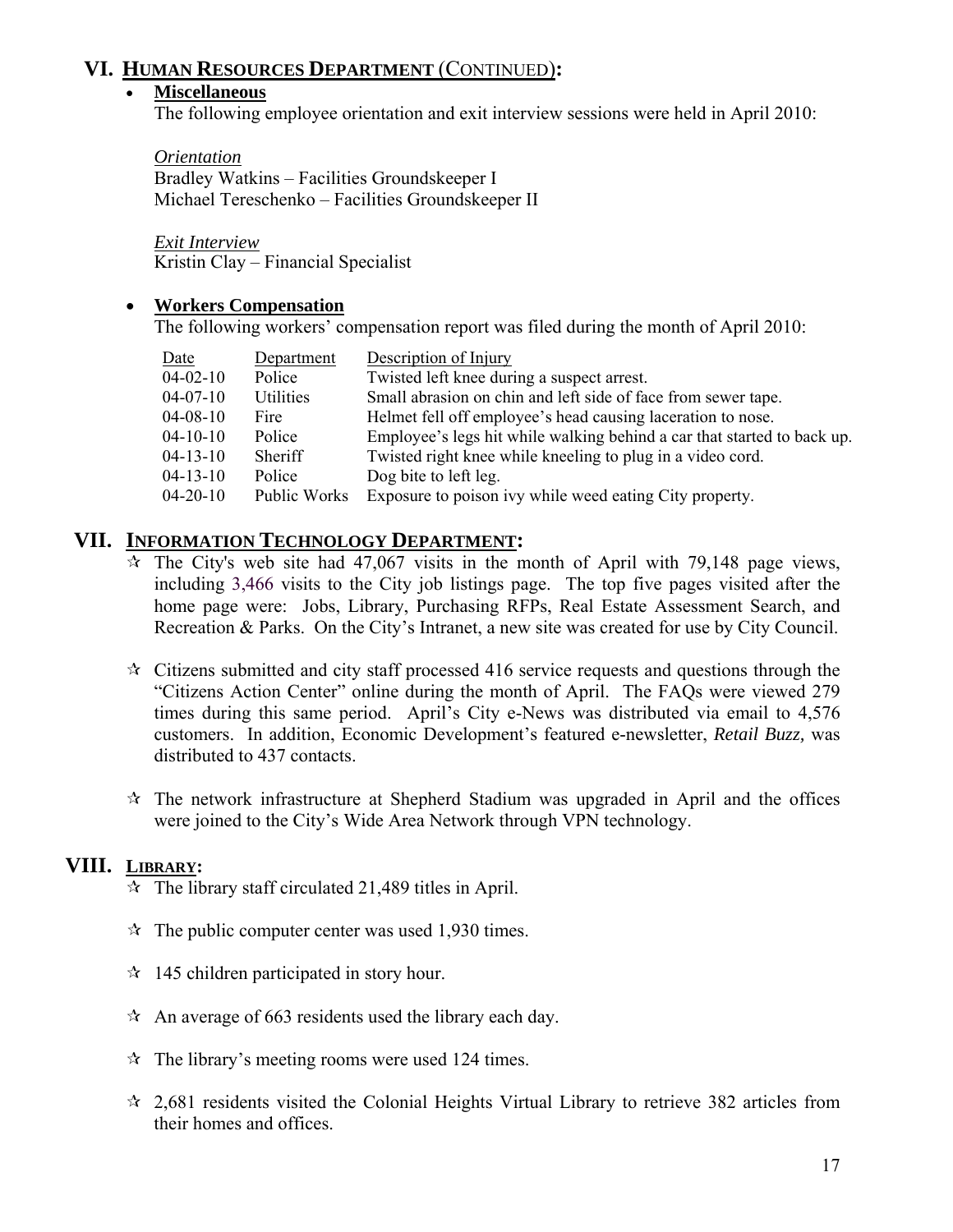# **IX. RECREATION & PARKS:**

| <b>Recreation Activities</b>                               |                 |           |  |
|------------------------------------------------------------|-----------------|-----------|--|
| <b>Activities</b>                                          | 2010            | 2009      |  |
|                                                            | 30              | 27        |  |
| <b>ADULT SOFTBALL</b>                                      | Teams           | teams     |  |
| ARCHERY-BASIC CERTIFICATION CLASS                          | N/A             | 6         |  |
| BASEBALL-AMERICAN LEAGUE (AGES 11-12)                      | 67              | 57        |  |
| BASEBALL-APPOMATTOX TRAVEL (AGES 14-16)                    | 24              | 33        |  |
| BASEBALL-MINOR LEAGUE (AGES 9-10)                          | 82              | 85        |  |
| BASEBALL-NATIONAL LEAGUE (AGES 13-15)                      | 53              | 54        |  |
| BASEBALL- COACH PITCH LEAGUE CO-ED (AGES 6-8)              | 121             | 93        |  |
| BASEBALL- ROOKIE LEAGUE CO-ED (AGES 4-5)                   | 72              | 93        |  |
| <b>CLASS-BELLY DANCE</b>                                   | 14              | 23        |  |
| <b>CLASS-CPR</b>                                           | N/A             | 7         |  |
| <b>CLASS-OKINAWAN KARATE</b>                               | 20              | 22        |  |
| <b>CLASS-SWIM LESSONS</b>                                  | 8               | N/A       |  |
| <b>CLASS-TAE BOX</b><br><b>COMMUNITY ROOM RESERVATIONS</b> | 23<br>28        | 14<br>N/A |  |
| <b>COMMUNITY ROOM ATTENDANCE</b>                           | 1235            | N/A       |  |
| <b>EASTER EGG HUNT</b>                                     | N/A             | 331       |  |
| EASTER EGG HUNT-TEEN FLASHLIGHT HUNT                       | N/A             | 35        |  |
| JR. OLYMPICS BASKETBALL                                    | N/A             | 22        |  |
| <b>JR OLYMPICS SOCCER</b>                                  | N/A             | 5         |  |
| JR OLYMPICS TRACK & FIELD                                  | N/A             | 14        |  |
| PARK ATTENDANCE                                            | 1904            | 1,066     |  |
| <b>PARK RESERVATIONS</b>                                   | 34              | 28        |  |
| <b>POWER</b>                                               | 6               | 5         |  |
| <b>SKATEBOARD PARK ATTENDANCE</b>                          | 197             | 291       |  |
| SOFTBALL-FAST PITCH (AGES 14 & UNDER)                      | N/A             | 7         |  |
| SOFTBALL-JUNIOR LEAGUE (AGES 11-13)                        | 46              | 43        |  |
| SOFTBALL- PEE WEE LEAGUE (AGES 9-11)                       | 67              | 47        |  |
| SPRING BREAK ACTIVITIES-TEENS                              | 47              | 33        |  |
| TEEN CENTER ATTENDANCE-CHHS STUDENTS                       | 109             | N/A       |  |
| TEEN CENTER ATTENDANCE-CHMS STUDENTS                       | 311             | N/A       |  |
| <b>TEEN DANCE</b>                                          | 90              | 125       |  |
| <b>TRIP-DODGERS VS. NATIONALS</b>                          | 10 <sup>1</sup> | N/A       |  |
| <b>TRIP-RINGLING BROTHERS CIRCUS</b>                       | 28              | N/A       |  |
| 4-H CLOVERBUDS                                             | N/A             | 4         |  |

Teen Center Peak Hours of Attendance (Monday thru Thursday)-3:00 p.m. to 7:00 p.m. Teen Center Peak Hours of Attendance (Friday and Saturday)-3:00 p.m. to 9:00 p.m. Teen Center Peak Hours of Attendance (Sunday)-1:30 p.m. to 3:30 p.m.

| <b>Senior Citizen Center Activities</b> |      |      |  |
|-----------------------------------------|------|------|--|
| <b>Activities</b>                       | 2010 | 2009 |  |
| AARP                                    | 32   | N/A  |  |
| <b>Bingo in Center</b>                  | 64   | 54   |  |
| <b>Bowling</b>                          | 96   | 260  |  |
| <b>Bridge-Party</b>                     | 96   | 120  |  |
| Bridge-Tournament                       | 104  | N/A  |  |
| Class-All Fired Up (Ceramics)           | 43   | N/A  |  |
| Class-Bob Ross Video Painting           | N/A  | 2    |  |
| Class-Crochet & Knitting                | 52   | 38   |  |
| Class-Kay's Oil Painting Class          | 18   | 5    |  |
| Class-Line Dance Class                  | 46   | 37   |  |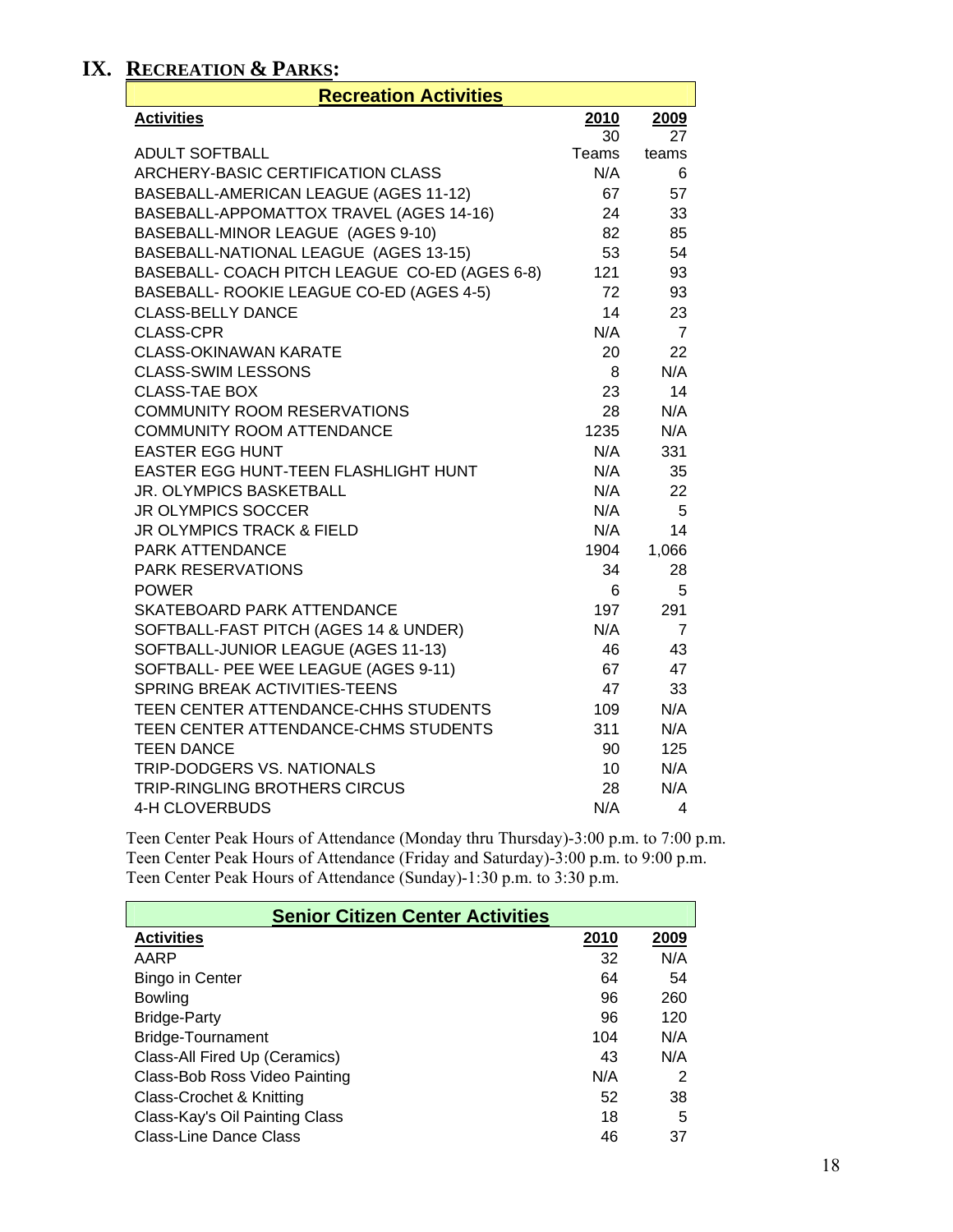# **IX. RECREATION & PARKS** (CONTINUED)**:**

| <b>Senior Citizen Center Activities</b>         |                |            |  |
|-------------------------------------------------|----------------|------------|--|
| <b>Activities</b>                               | 2010           | 2009       |  |
| Class-Mary Carole Workshop                      |                | 64<br>N/A  |  |
| <b>Class-Painters Group</b>                     |                | 65<br>48   |  |
| Class-Splash of Color                           |                | 16<br>12   |  |
| Class-Tap Classes *classes seperated as of 2010 | N/A            | 125        |  |
| Class-Tap Class Advanced                        | 149            | N/A        |  |
| <b>Class-Tap Class Beginners</b>                |                | N/A<br>32  |  |
| Class-Tap Class Intermediate                    |                | N/A<br>71  |  |
| Class-Watercolor                                |                | 26<br>8    |  |
| <b>Club Board Meeting</b>                       |                | N/A<br>12  |  |
| <b>Club Meeting</b>                             | 192            | 201        |  |
| Easter Crafts at Hunt                           | N/A            | 8          |  |
| <b>Fitness-Floor Exercises</b>                  |                | 219<br>70  |  |
| <b>Fitness-Sit Town Exercises</b>               | 240            | 324        |  |
| <b>Fitness-Strength Training Class</b>          | 167            | 129        |  |
| Fitness-Tai Chi                                 |                | 37<br>44   |  |
| Fitness-Yoga                                    | 134            | 74         |  |
| Fitness-Zoomer Boomer                           |                | N/A<br>219 |  |
| Golf at Prince George                           | 472            | 472        |  |
| Home Builders Project                           | N/A            | 10         |  |
| Lunch Out                                       | N/A            | 8          |  |
| <b>Movies</b>                                   |                | 2<br>6     |  |
| Petersburg School of Nursing Survey             |                | N/A<br>36  |  |
| Senior Dance                                    |                | N/A<br>77  |  |
| Sing A-Long                                     |                | 52<br>26   |  |
| Sing-a-long CH Health Care Center               |                | 9<br>8     |  |
| Swap Shop                                       | N/A            | 32         |  |
| <b>TRIAD Meeting</b>                            | N/A            | 30         |  |
| <b>Trip-Charles Town Slots</b>                  | N/A            | 52         |  |
| <b>Trip-Cruise Meeting</b>                      |                | N/A<br>48  |  |
| Trip-Museum                                     |                | N/A<br>12  |  |
| <b>Trip-Riverdance</b>                          |                | 24<br>N/A  |  |
| <b>Trip-Smithfield</b>                          | N/A            | 36         |  |
| Trip-Washington and Pentagon                    |                | N/A<br>43  |  |
| Trip-Women's Show                               | N/A            | 8          |  |
| Total                                           | #REF!          | 2479       |  |
| <b>Meals</b>                                    | <b>2010</b>    | 2009       |  |
| <b>Bags</b>                                     | 10             | 60         |  |
| <b>Breakfast Meals</b>                          | 20             | 125        |  |
| Home Del Meals                                  | 20             | 125        |  |
| <b>Site Meals</b>                               | 0              | 0          |  |
| Total                                           | 50             | 310        |  |
| <b>Donations</b>                                | \$15.00        | \$65.00    |  |
| <b>Transportation</b>                           |                |            |  |
| <b>Total Passengers</b>                         | 479            | 543        |  |
| <b>Total Miles</b>                              | 3048           | 3024       |  |
| Wheelchairs                                     | 10             | 14         |  |
| <b>Volunteer Hours</b>                          | $\overline{7}$ | 14         |  |
| <b>Donations</b>                                | \$127.00       | \$144.00   |  |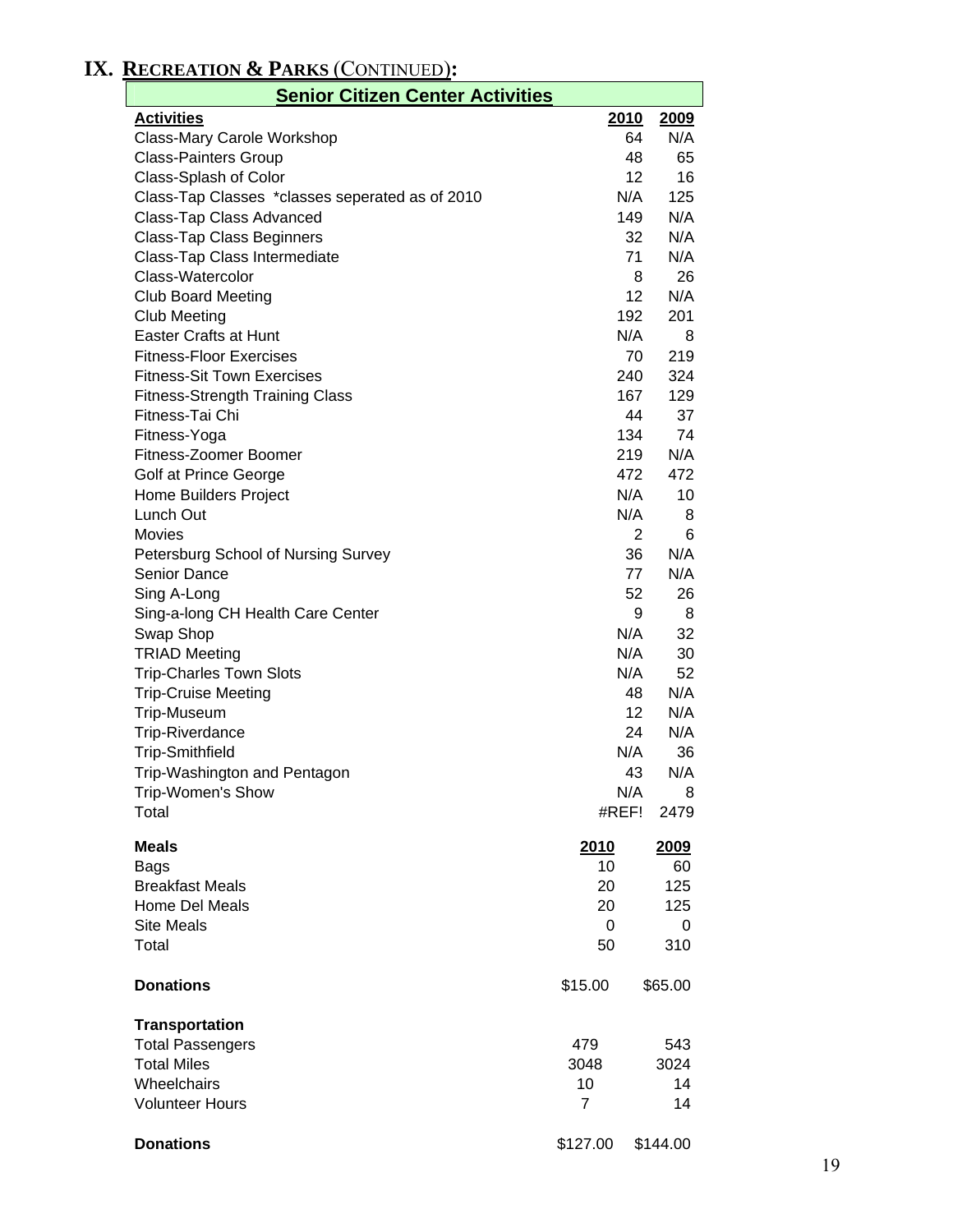# **IX. RECREATION & PARKS** (CONTINUED)**:**

| <b>Violet Bank Museum</b> |     | 2009 |
|---------------------------|-----|------|
| Attendance                | 350 | 164  |
| Attendance Outreach       | 203 |      |

- $\star$  Displayed at 2 programs: Civil War Days at Tredegar in Richmond, Ettrick Celtic Festival.
- $\mathcal{R}$  Laid a wreath  $\&$  spoke at the James Monroe Commemoration at Hollywood Cemetery.
- $\mathcal{R}$  Spoke at the James Monroe Commemoration at Hollywood Cemetery.
- $\mathcal{R}$  Put the base web page for the museum up and work will be completed soon. The address will be www.violetbankmuseum.org.
- $\mathcal{R}$  Preparing for the July program and regular duties.
- $\star$  Took in a number of new artifacts (artillery shells primarily) with more on the way.

#### **Parks, Buildings and Grounds**

- Cleaned White Bank Park, Lakeview Park, Ft Clifton Park as needed.
- $\mathcal{R}$  Cleaned restrooms as needed at all parks and ball fields.
- $\hat{x}$  Picked up trash around Municipal Building complex and Library (daily).
- $\mathcal{R}$  Pick up trash and empty trash cans around all ball fields and soccer fields as needed.
- $\mathcal{R}$  Nail drag and mat drag all softball and baseball fields as needed for practice and games.
- $\mathbf{\hat{x}}$  Line baseball and softball fields for games and tournaments as needed.
- $\mathcal{R}$  Painted soccer fields as needed for games and practice.
- $\mathcal{R}$  Performed preventative maintenance on paint machine and lawn mowers.
- $\mathcal{R}$  Cut grass Violet Museum, Lakeview 1 & 2, Floral Ave Park, and Edinbourgh Park as needed.
- Cut grass White Bank, Ft Clifton, Floral M Hill Park, Shufford Ave, Wakefield Park as needed.
- Cut grass Bristol/Conduit, Blvd/Battery Place, Marvin/Battery Place, Old Shop, and Church as needed.
- $\star$  Cut grass War Memorial, School Board, Animal Shelter, and Community Center, as needed.
- $\star$  Cut grass Shepherd Stadium, A Field, B Field, Civic Field, and behind Stadium wall as needed.
- $\star$  Cut grass Public Safety Building, City Hall, Health Dept, Fire Station #2, and Library as needed
- $\mathcal{R}$  Installed drinking fountain at B Field.
- $\mathcal{R}$  Replace leaking water valve at B Field.
- Lowered and raised US, State, and City flags as needed.
- $\forall$  Hung bulletin boards in Shop.
- $\mathcal{R}$  Dug holes and installed Disc Golf goals at White Bank Park.
- $\mathcal{R}$  Returned tables to Ft Clifton.
- $\mathcal{R}$  Performed maintenance on trailers.
- $\mathcal{R}$  Painted handicap signs on pavement at Ft Clifton.
- $\mathcal{R}$  Replace basketball goal at Lakeview.
- Took benches to Soccer Complex.
- $\mathcal{R}$  Repaired base peg on Civic Field.
- $\mathcal{R}$  Repair pitchers mound A and B Field, Shepherd Stadium, High School Field, and Middle School Field.
- $\mathcal{R}$  Wash out Shepherd Stadium dugouts.
- $\mathcal{R}$  Repair backstop mats on Civic Field.
- $\mathcal{R}$  Replaced water valve at Tussing Elementary field.
- $\mathcal{R}$  Repaired home plate on B Field and moved bases on A and B Fields.
- $\mathcal{R}$  Repaired scoreboard lights in Shepherd Stadium.
- $\hat{x}$  Filled in washed areas in front of White Bank Park bathrooms.
- $\mathcal{R}$  Backfilled sunken trenches at Flora M Hill Park.
- Cleaned up Ft Clifton for Ft Clifton Festival.
- $\mathcal{F}$  Fertilized and put down pre-emergent on A Field, B Field, and Civic Field.
- $\mathbf{\hat{x}}$  Trimmed trees inside Skate Park.
- Took reel mower to Smith Turf for repair.
- $\hat{x}$  Filled in holes with crush and run in road at High School baseball field.
- $\mathcal{R}$  Coordinated fertilization program with Tru-Green on all City Properties.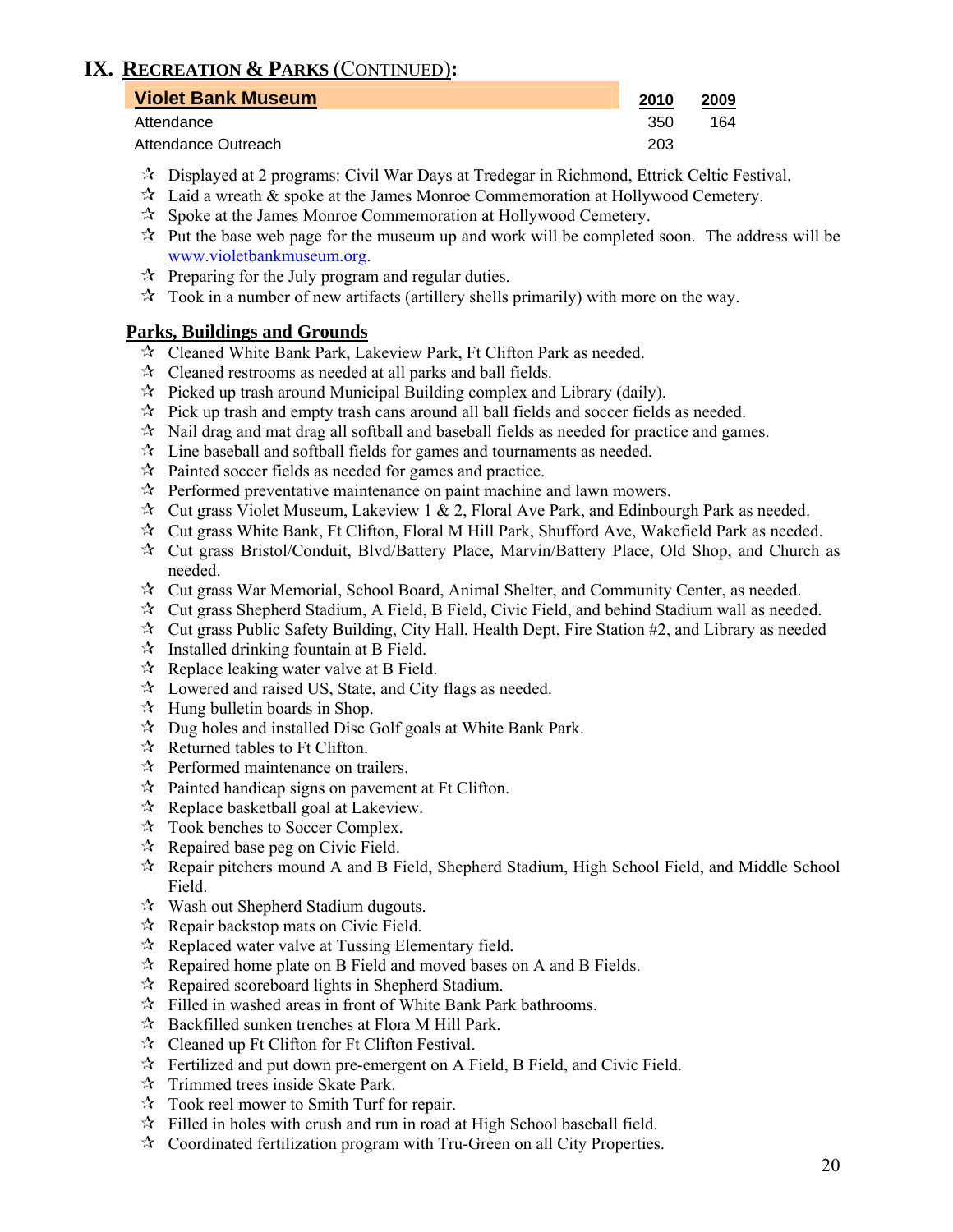# **X. OFFICE ON YOUTH & HUMAN SERVICES:**

### ¾ **YAC Activities**

- 6 YAC members attended monthly meeting
- 5 members planted Pinwheels for Prevention for Child Abuse Prevention Month
- 2 members helped with Law Enforcement Appreciation for CHPD
- YAC Shoe Fund provided shoes for 3 needy children

### ¾ **Kids' After-School Program**

- One of the *KAP Activity Days* included a trip to the Fort Lee Women's Museum
- On another *KAP Activity Day*, the participants were taught about personal hygiene and basic first aid skills
- KAP hired another high school volunteer

### ¾ **Substance Abuse Prevention Activities**

- 17 youth received VaABC, VASAP, MADD, State Police information when they received their drivers' license
- ¾ **Youth Services Commission**
	- YSC members met for their monthly meeting

### ¾ **Ongoing Monthly Meetings/Trainings**

- Inter-Agency prevention Team 16 students were served
- Juvenile & Domestic Violence Task Force Meeting
- Positive Parenting Coalition
- Underage Drinking Education Training Center "Booze Buses" Webinar
- "Families United" Webinar: Dr. Dennis Embry
- Drug Free Communities, "Peer Review Training" Webinar
- Colorado Youth Development: "Getting Kids to the Table" Webcast
- Friday for the Arts: "The Art of Surviving" Exhibit
- Toastmasters

### **Diversion Program Participation:**

### ¾ **Parenting**

• 4 families started "Parenting With Love & Limits" on April 12

### ¾ **Community Service**

• 24 youth completed 249 hours of Service Learning

### ¾ **Shoplifting Diversion**

• 17 youth and a parent attended the Shoplifting Diversion Program

### ¾ **Anger Management**

• 5 youth enrolled in Anger Management Classes

### ¾ **Substance Abuse Education**

• No youth participated in Substance Abuse Education

### ¾ **Juvenile & Domestic Violence Task Force**

- Task Force sold over 200 pinwheels for "Pinwheels for Prevention" and did a planting at the C.H. Public Library
- Several agencies provided resource materials for the library information table

 **In addition to the above**, the Office on Youth served 396 Healthy Snacks (grapes, cheese, carrots) to Colonial Heights Middle School students at "Fun Day"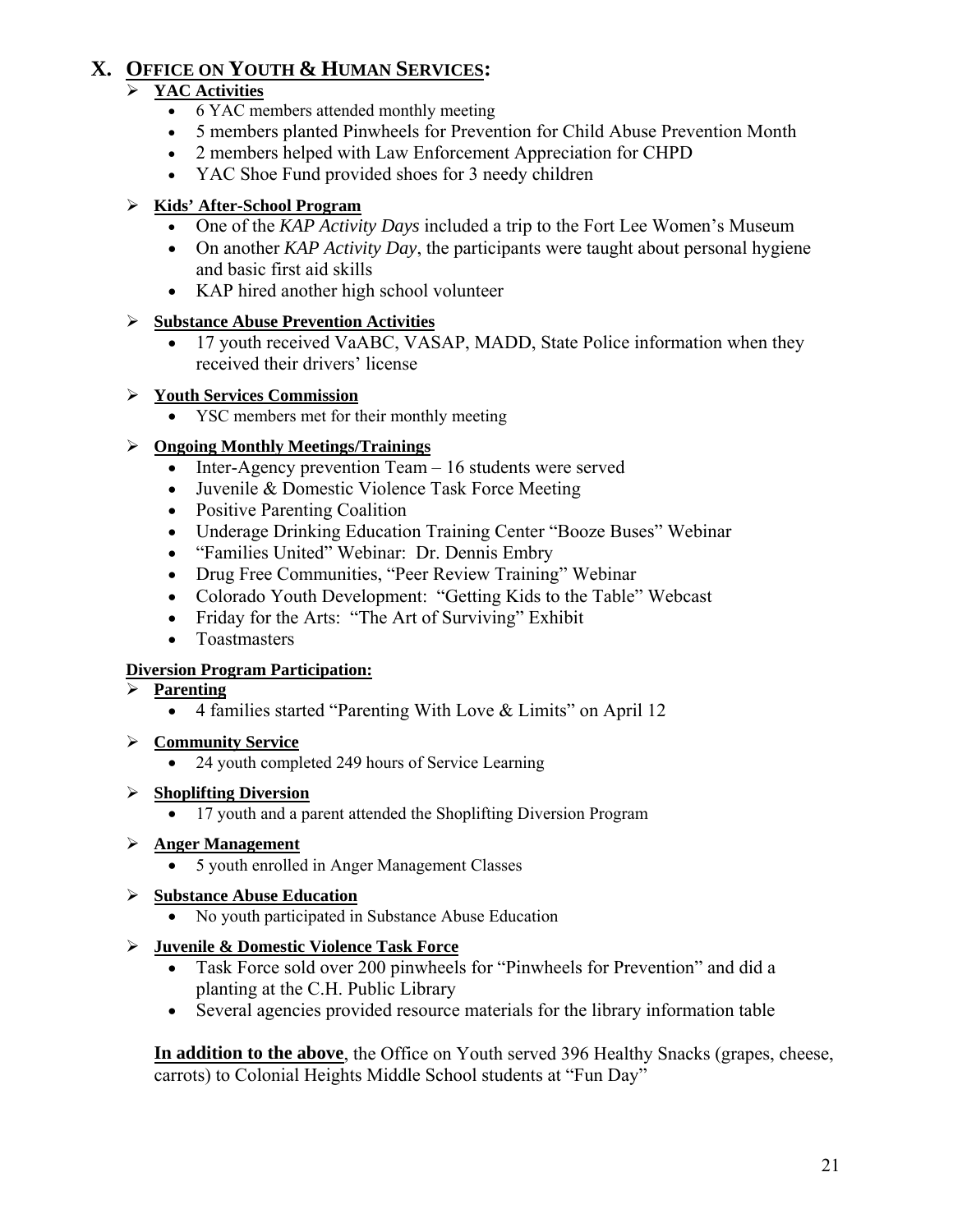### **XI. FLEET MAINTENANCE:**

|      | # of Workorders | <b>Total</b> | <b>Sublet</b> | <b>Sublet Total</b> |
|------|-----------------|--------------|---------------|---------------------|
| 2010 | 74              | \$12,215.19  |               | \$435.00            |
| 2009 |                 | \$11,287.39  |               | \$320.00            |

#### **XII. PUBLIC WORKS & ENGINEERING** (CONTINUED)**:**

#### *Horticulture*

Removed leaves, limbs and trash from the following locations:

• White Bank Park, Boulevard, Ashby Avenue, Temple Avenue at I-95, I-95 exit ramp to Temple Avenue, Courthouse, Flora Hill, Legacy Garden, Royal Oak Avenue.

Weeded, weedeated, cut grass and edged the following locations:

- Courthouse, Temple Avenue at I-95, City Hall, Public Safety Building, Public Works Office, Ashby Avenue, Fort Clifton, entrance sign on Temple Avenue, Library, Police Station, Flora Hill, Archer Avenue, Arlington Avenue, Violet Bank Museum, Lynchburg Avenue, White Bank Park, Mi Rodeo, Lakeview Park, Laurel Parkway and Fire Station II
- Continue to check all sites daily.
- Planted new Crape Myrtle after removing dead Dogwood tree at Public Safety Building.

Sprayed the following locations:

- Temple Avenue, Lynchburg Avenue, Legacy Garden, Laurel Parkway, Archer Avenue, Fire Station II, Library, Violet Bank Museum, Flora M. Hill, Marvin Avenue, White Bank park, Temple Avenue at I-95, Hamilton Avenue, Royal Oak Avenue, Entrance sign on Temple Avenue,
- Pruned Crepe Myrtles and Roses on Temple Avenue, pruned Crepe Myrtles at Mi Rodeo on Boulevard, cut daffodils at Arlington Avenue, and removed old pansies on Boulevard.
- Mulched around new tree at Public Safety Building.
- Planted urns at City Hall and Courthouse.
- Planted plants at Legacy Garden and Arlington Avenue, placed potted plants at entrance signs in and out of City,
- Ordered trees for Beautification Committee,
- Attended Dedication Ceremony at Violet Bank.
- Worked on organizing, trees and handouts for Arbor Day Ceremony.
- Assisted Public Works Superintendent marking trees for removal.

#### *Vegetation*

*Cut and trimmed grass at the following location:* 

- Meridian Avenue Ellerslie Avenue
- 
- 
- W. Westover Avenue Conduit Road
- Archer Avenue Boulevard
- 
- 
- Entrance to Animal Shelter Charlotte Avenue
- Public Works Complex Biltmore Drive
- 
- Charles Dimmock Parkway Animal Shelter and Field
- 
- Washington Avenue Helen Avenue
- 
- 
- 
- 

#### *Removed dead tree at the following locations:*

- 
- Dunlop Farms Boulevard Bluff Drive, Court, and Terrance
- Temple Avenue Chesterfield Avenue
	-
	-
- Temple Avenue Hamilton at Prince Albert Avenues
- Conduit Road Yacht Basin Drive
	-
	-
- East Westover Avenue East and West Roslyn Road
	-
- Spruce Avenue Hemlock Avenue
	-
	- Ivey Avenue Pinehurst Avenue
- Ryan Avenue Covington Road
	- Edinborough Drive River Oaks Drive
	- Gills Drive Branders Bridge Road
- 617 Hamilton Avenue 100 Highland Avenue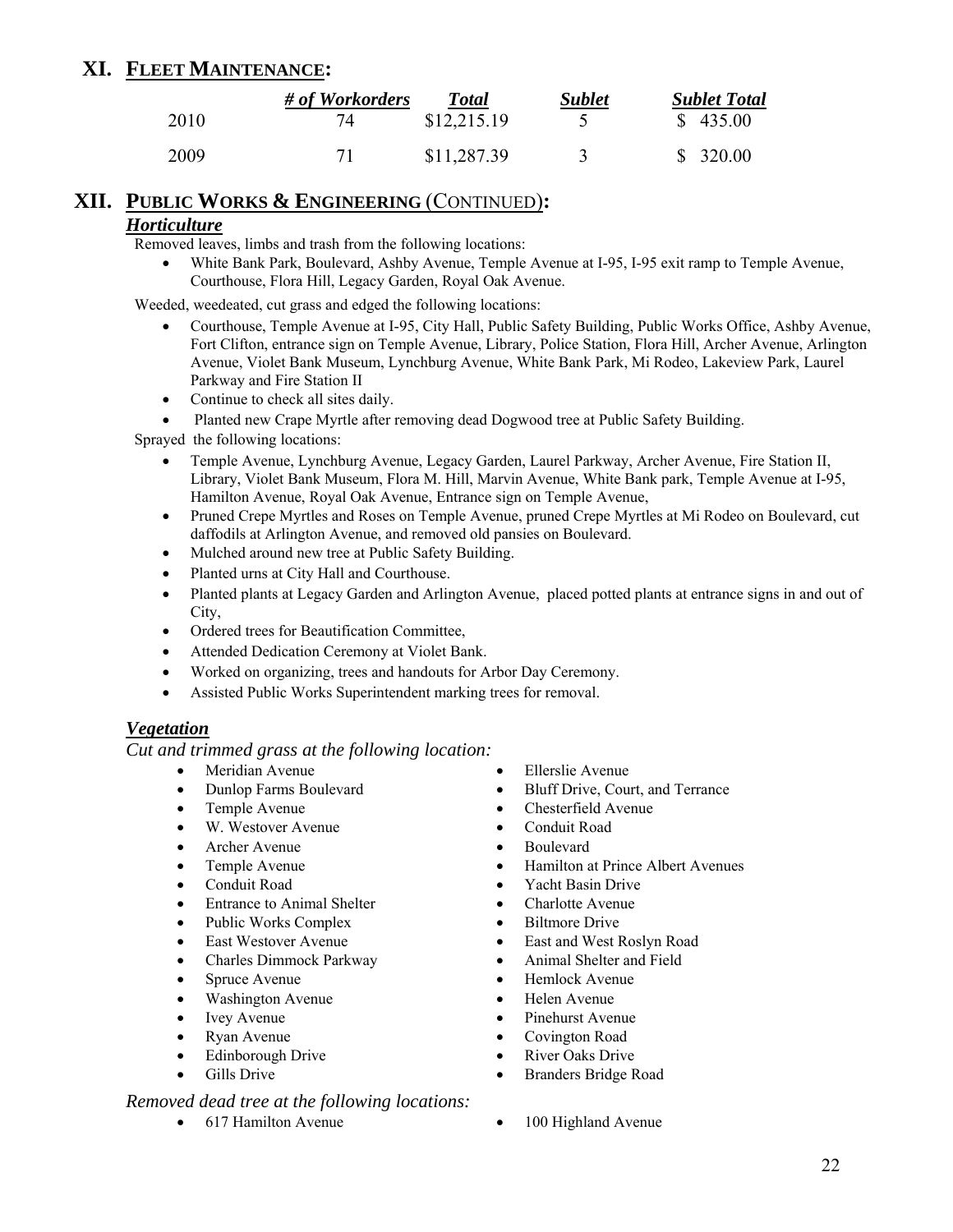*Picked up litter at the following locations:* 

- 
- East Westover Avenue Conduit Road
- 
- Animal Shelter and Field Archer Avenue
- 
- Edinborough Drive River Oak Avenue
- 
- 
- 
- 
- Ellerslie Avenue Branders Bridge Road
	-
- East and West Roslyn Road Charles Dimmock Parkway
	-
- Boulevard Temple Avenue
	-
- Gills Drive Yacht Basin Drive
- Old Town Drive **•** White Bank Road
- Moose Lane N. Temple Avenue at Ridge Road
	- Hamilton Avenue Prince Albert Avenue

#### *Other*

- Responded to misc. request concerning dead trees/limbs, dead animals, curb and gutters, sidewalks & drainage issues.
- Cleaned Recycling Center pushed brush, empty used oil, paints, and loaded metal dumpster.
- Excavating and sloping bank to form a new road at Roslyn Landing.
- Installed a inlet with grate at the intersection of Southpark Circle and Southpark Drive
- Removed storm damage from 117 Carroll Avenue
- Performed maintenance on Temple Avenue and Sherwood Drive bridges.
- Conducting interviews for the Concrete Technician position.

#### *Stormwater and Drainage*

*Street sweeper removed 88 cubic yards of debris from the following locations:* 

- Ashby Avenue Boykins Avenue
- 
- Brookhill Avenue and Court Sherwood Drive
- Camelot Court Norwood Drive
- Caswell Avenue Davis Avenue
- 
- 
- Glenview Drive Swift Creek Lane
- Greenwood Avenue Waterfront Drive
- Homestead Drive Tudor Road
- Kennon Point Court Kennon Court
- 
- 
- 
- 
- 
- Robinwood Court Fairmount Drive
- 
- Wildwood Avenue Woodside Avenue
- 
- 
- -
- Alley b/w Lyons & Highland Avenues 2406 Boulevard
- 
- 

*Concrete Curb and Gutter, and Driveway Apron restorations at the following locations:* 

- 715 Old Town Drive 6' C&G 207 Homestead Drive 2.5' C&G
- 212 Winston Avenue 3.8' C&G 1019 Lakewood Drive 5" C&G
- 705 Compton Road  $8' \times 20''$  in front of inlet.
- 907 Forest View Drive 11' C&G
- Brian Lane Buckingham Drive
	-
	-
	-
- Flintlock Drive Forest View Drive
- Friar Lane Seaton Drive
	-
	-
	-
- Lake Avenue Lakeview Avenue
- Lakewater Court Elmwood Drive
- Lakewood Dr, Nottingham Drive
- Lenoir Avenue Pickett Avenue
- Oakwood Drive Driftwood Avenue
	-
- Springdale Avenue W. Ellerslie Avenue
	-
- Winston Avenue Biltmore Drive
- Woodlawn Avenue Cedarwood Avenue
	- Yacht Basin Drive Bluff Court, Terrance and Drive
- *Placed gravel/topsoil on Alleys, sinkholes and driveways at the following locations:* 
	-
	- 219 and 269 Kennon Point Drive 319 Greenmeadow Court
	- 212 Biltmore Drive 2012 Snead Avenue

- 
- 
- Ashby Avenue Handicap Ramp at the City's entrance sign.
- 
- 
- 
- 
- 
- 
-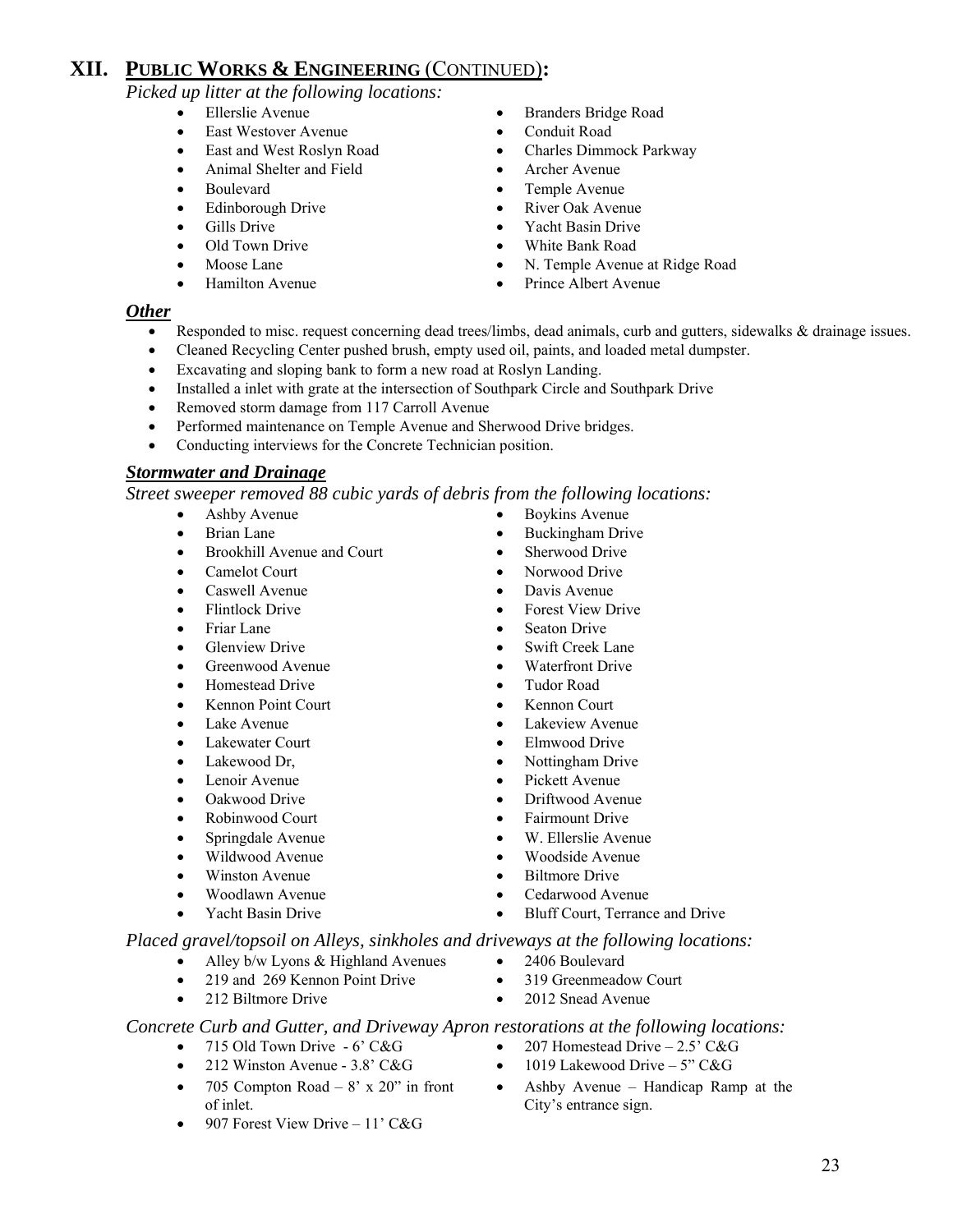*Repaired storm sewer at the following locations:* 

- 319 Greenmeadow Court 212 Biltmore Drive
- 3267 Longhorn Drive

*Removed debris from gutters, catch basins, storm drains and drainage ditches at the following locations:* 

- 409, 416, and 417 Nottingham Drive 101, 113, 114 Tudor Road
- 
- 
- 701, 800, 803, 920, 918, 923, 1020 and 1023 Forest View Drive
- Washington at Cameron Avenues 406 Dick Ewell Avenue
- 524 Roslyn Avenue 319 Ridge Road
- Temple Avenue at Conduit Road Davis at Lenoir Avenues
- 
- Springdale Avenue 912 Yorkshire Road<br>• 501 Lake Avenue behind Garage Chesterfield Avenue
- 
- 
- Behind 7-11 on Sherwood Drive 1013 Colonial Avenue
- 
- 
- 116 Seaton Drive 101 and 102 Friar Lane
- 115 Norwood Drive 204, 300 and 303 Fairmont Drive
	- 126 Swift Creek Lane
	-
	-
	-
	-
- 501 Lake Avenue behind Garage Chesterfield Avenue at Sancho Alley
- Covington Road 114 Chesterfield Avenue
- Kennon Point 110 Royal Oak Avenue
	-
- 411 Lilliston Avenue 209 Westover Avenue

### *Solid Waste*

#### *Recycling*

- 396 citizens used the Recycling Center to dispose of Category 1 Materials, brush, metal products and other recyclable materials.
- Removed (1) 40 cubic yard metal container for recycling.
- Collected \$20.00 for removal of CFC (Freon).

#### *Transportation*

#### *Streets*

*Placed Asphalt in potholes, low areas, shoulders and utility cuts at the following locations:* 

- 912 Edinborough Drive 510 Chestnut Avenue
- 312 Greenmeadow Drive 231 Lee Avenue
- 107 Arlington Avenue 216 Royal Oak Avenue
- 
- 
- 
- 
- Dead end of James Avenue A Avenue
- 
- 
- 
- Edinborough Drive at Perthshire Lane School Avenue
- 
- Old Town Drive at Dover Lane Wakefield at C Avenues
- 
- 2012 Snead Avenue 922 Dogwood Drive
- 1109 Shuford Avenue 705 Compton Drive
- 715 Old Town Drive 406 Lakeview Avenue
- *Traffic Operations*
	- Signals
		- o Did preventative maintenance on 4 traffic cabinets.
		- o Replaced 5 LED traffic lights.
		- o Replaced 2 pedestrian crossing lights.
		- $\circ$  Repaired bottom of signal Boulevard  $\omega$  Sherwood Dr.
- 
- 
- Jefferson Avenue 212 Moorman Avenue
- 226 Lafayette Avenue Southpark Boulevard Ring Road
- Vance at Lakeview Avenues 304, 306, 308 and 309 Pickett Avenue
- 203 Maple Avenue Jefferson at Royal Oak Avenue Jefferson at Royal Oak Avenue
	-
- Cedar Avenue Meridian Avenue
- E at Wakefield Avenues Vance at Lakeview Avenue
- Wildwood Avenue Hamilton at Dick Ewell Avenue
	-
- Wakefield at A Avenues Southpark Boulevard in front of Sam's Club
	-
- 3655 Perthshire Lane 1400 Meridian Avenue
	-
	-
	-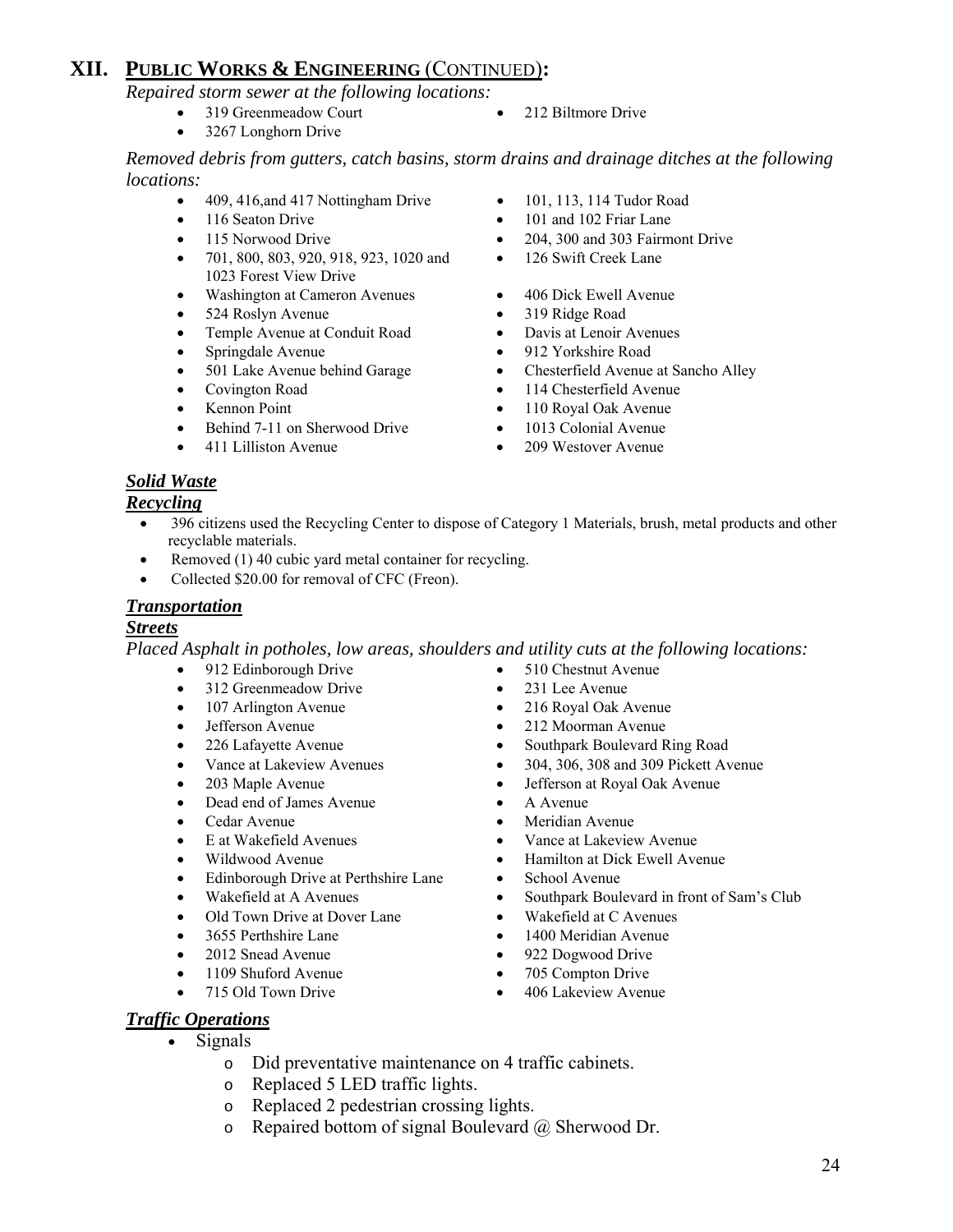- Signs and Markings
	- o Made and put 5 new stop signs.
	- o Made and put up 42 new high intensity street name signs.
	- o Made and put up 9 Misc. signs
	- $\circ$  Repaired overhead sign  $\omega$  Pickwick Ave.
	- o Made and put up 4 Adopt-A-Highway signs.
- Street Lighting
	- o Installed 8 ornamental street light bulbs.
	- o Replaced 1 ballast on ornamental street lights.
	- o Troubleshoot City sign light  $\omega$  Ashby Ave.
- Traffic Control
	- o Responded to 4 after-hours call backs for traffic lights.
- Miscellaneous
	- o Assisted with 4 GovQA questions.
	- o Put up signs for Ft. Clifton
	- o Straightened signs all over the City.
	- o Put up No Parking signs for Arbor Day Celebration.
	- o Put out barricades and cones for softball benefit.

# *Utilities*

### *Wastewater*

*Responded to sewer backups at the following locations:*

- 2106 and 2108 Snead Avenue 319 Norfolk Avenue
- Pickwick at Danville Avenues 142 Piedmont Avenue
- 505 Springdale Avenue 701 Fairlie Road
- 
- 1021 Forest View Drive 100 Highland Avenue
- 304 Plumtree Avenue 100 Laurel Parkway
- 106 Eastman Avenue 118 Charlotte Avenue

### *Install/repair sewer clean out or lateral at the following locations:*

- 
- 1107 Oakwood Avenue 317 Joe Johnson Avenue
- 
- 
- 3118 Dale Avenue 201 Davis Avenue
- 304 Maple Grove Avenue

### *Repaired sewer main line at the following locations:*

- 
- 240 Conduit Road

### *Checked the following manholes "trouble spot" locations:*

- Battery Place @ Plumtree Ave. Blvd. behind Pino's
- 3209 Bermuda Ave. 617 Blvd.
- 
- 
- Colonial Ave. @ Lafayette Ave. Dale Ave.
- 
- Greenleaf @ Fairlie Rd. Highland Ave.
- Jackson Ave. @ Blvd. 204 Jefferson Ave.
- Jefferson Ave. @ Royal Oak Ave. Lafayette Ave. @ Blvd.
- 
- 
- 
- 713 Conduit Road 215 Richmond Avenue
	-
	-
	-
- 307 Winston Avenue 3220 Glenview Avenue
	-
- 129 Richmond Avenue 1023 Forest View Drive
	-
	-
- 111 Norfolk Avenue 138 Piedmont Avenue
	-
	-
- 102 Boykins Ave. 231 Breezy Hill Dr.
- 410 Cameron Ave. Charles Ave. @ Atlantic Ave.
	-
- Eastman Ave. 921 @ 1020 Forestview Dr.
	-
	-
	-
- -
	-
	-
- 513 Braxton Avenue 913 Park Avenue
	-
- -
	-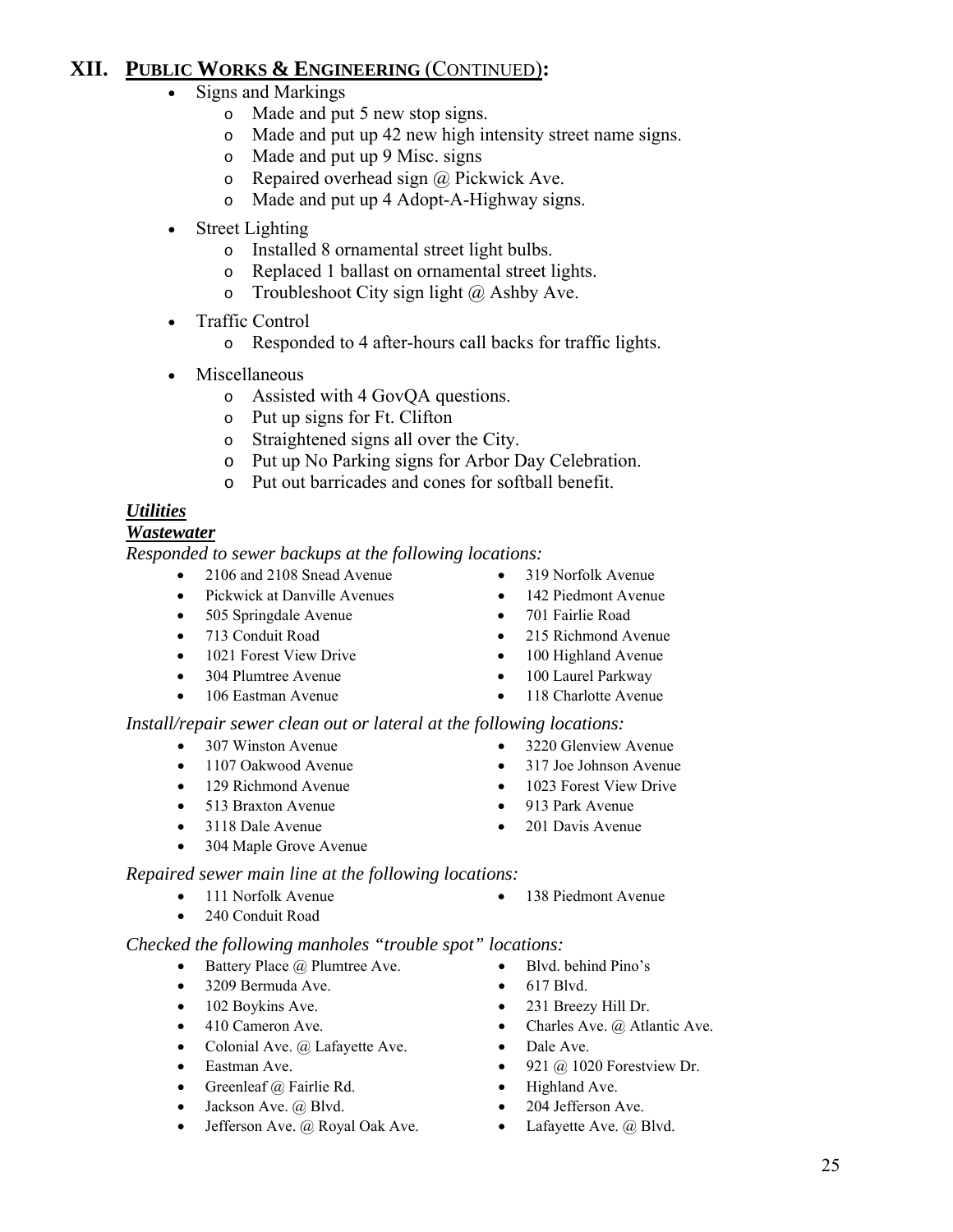- 
- 1017 Lakewood Dr. 100 Laurel Parkway
- 
- 
- 220/306 Orange Ave. Pickwick Alley
- Parking lot of Pleasure Island 83 Sherwood Dr.
- 
- Lakeside Dr. Lakeside Dr. @ Lakeview Ave.
	-
- 118 Lee Ave. 212 Maple Ave.
- Newcastle Dr. 209 Nottingham Dr.
	-
	-
	- Stuart Ave. @ Washington Ave.

 *Responded to sewer roaches on at 1205 Clifton Drive sprayed manholes.* 

 *Continued to check by-pass pump on Windsor Avenue.* 

 *Cleared debris from pumps and fabricated barrel with lifting and dumping slings to remove debris from at Main Pump Station basement.* 

 *Installed pump, wired and placed back on line at C&B Pump Station.* 

 *Cleaned grease from floats, replaced old studs, tamping device and adjusted weight on arms on pump at Sherwood Hills Pump Station.* 

 *Removed grease from inside well, pulled pump and replaced key in keyway at Hillcrest Pump Station.* 

 *Washed well, removed grease, applied degreaser and replaced two bad floats at Dunlop Farms Pump Station.* 

 *Washed well, removed grease and applied degreaser at Conjurers Neck Pump Station.* 

 *Responded to overflow, checked status station ok, found force main leaking past gate at line stop connection, dug up and repaired at Hrouda Pump Station.* 

*Installed new bearings, seals and gaskets on methane pump at Charles Dimmock Pump Station.* 

#### *Water*

*Replaced water meters at the following locations:* 

- 
- 
- 
- 
- 
- 303 Charlotte Avenue 2960 Boulevard
- 
- 501 Joe Johnson Avenue 311 Lyons Avenue

 *Repair service line break at the following location:* 

 *Set new meter at the following locations:* 

- 
- *Replaced water meter box or setter at the following locations:* 
	- 204 Conduit Road 1114 Covington Road

 *Repaired a main water line break at the following locations:* 

• 147-151 Chesterfield Avenue • 5501 Conduit Road

#### *Responded to meter leak at the following locations:*

• 108 Fairfax Avenue

- 2201 Franklin Avenue 119 Kennon Point Court
- 237 Whitesand Court 1042 Hope Ridge Court
- 132 Pickwick Avenue 312 Greenmeadow Drive
- 1124 Peace Cliff Court 3116 Atlantic Avenue
- 3117 Atlantic Avenue 503 Joe Johnson Avenue
	-
- 912 Jamestown Road 308 Dupuy Avenue
	-
- 1109 Shuford Avenue 2016 Wakefield Avenue
- 180 Wright Avenue 113 Creek Ridge Place
	-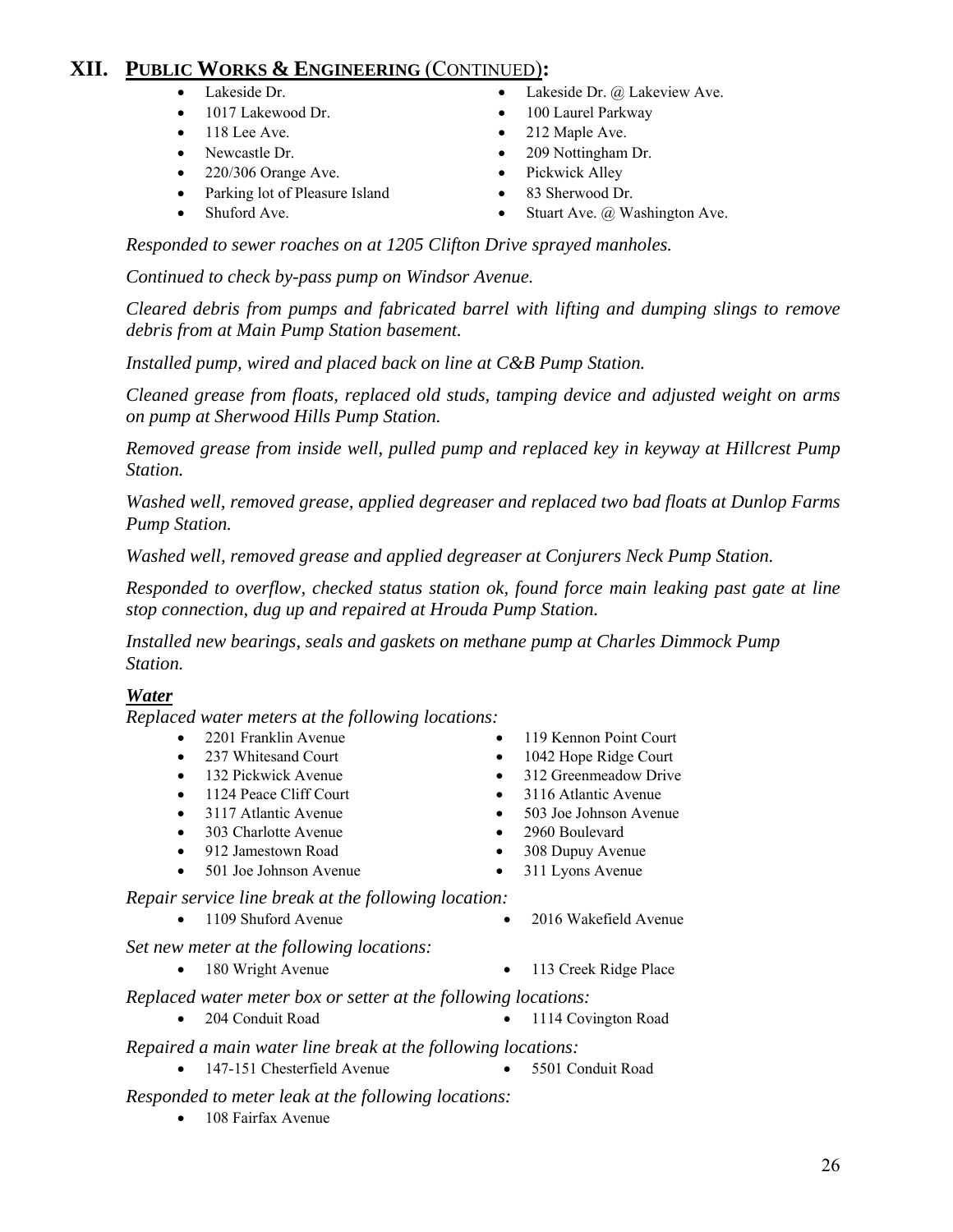*Turned water on/off at the following locations:*

- 
- 207 Temple Avenue

#### *Replaced meter box top at the following locations:*

- 212 Honeycreek Court 3236 Jersey Court
- 
- 
- 
- 101 Lakeview Park Road 202 Dupuy Avenue

#### *Placed topsoil around meter box at the following locations:*

• 331 and 335 Shade Tree Drive • 411 Gould Avenue

#### *Performed a flow test at meter, low water pressure at the following location:*

- 2408 Boulevard 311 Lyons Avenue
- 315 Hamilton Avenue 301 Fairfax Avenue

# *Backflow/Cross Connection Survey at the following locations:*

- 501 East Roslyn Road 1909 Boulevard
- 840 West Roslyn Road 295 Dunlop Farms Boulevard
- 36 Pickwick Shopping Center 1919 Boulevard
- 176 Southgate Square

#### *Cleaned meter box for Utility Billing at the following locations:*

- 190 Dupuy Avenue 413 Dick Ewell Avenue
- 
- 
- 300 Fairmont Avenue 102 Flintlock Drive
- 
- 
- 
- 110 Eastman Avenue 225 Bluff Terrance
- 
- 102 Lakeview Park Road
- 1110 Boulevard 906 Hardy Avenue
- 1142 Temple Avenue 127 and 209 Hillcrest Avenue
	-
	- 106 Nottingham Drive 1208 Duke of Gloucester Street
- 3616 Ashby Avenue 109 Sherwood Drive
- 210 and 308 Orange Avenue 1010 and 1015 Lakewood Drive
	-
- 211 Hamilton Avenue 902 and 912 Yorkshire Road

 *Performed yard maintenance at the following location:* 

• 2701 Conduit Road

 *Checked tank pressures and calculated level due to ARWA annual flushing at Sheppard Stadium and Southpark Water Tanks.* 

 *Responded to hydrant leaking at City Hall, cut valve off will repair at a later date, reported to Fire Department.* 

 *Reset meter for Utility Billing at 1316 Oakwood Avenue.* 

 *Cut grass at Pump Stations, Water Towers, Appamatuck Park and other Utilities easements.* 

 *Collected routine weekly water samples and sent to ARWA lab for testing, performed THM's and HAA's, bacterial sample and disinfected by products.* 

 *Miss Utility locating required 181 man-hours for the month of April 2010* 

### *Administration*

- Met with the Mayor, Acting City Manager and Department Directors
- Met with Craig Skalak to review and discuss remedial work to the existing courthouse
	- 27
- 605 Waterfront Drive 721 Southpark Boulevard
	-
- 1000 Dunlop Place 3218 Jersey Court
- 242 Bluff Terrance 165 Wright Avenue
- 309 Plumtree Avenue 301 Piedmont Avenue
	-